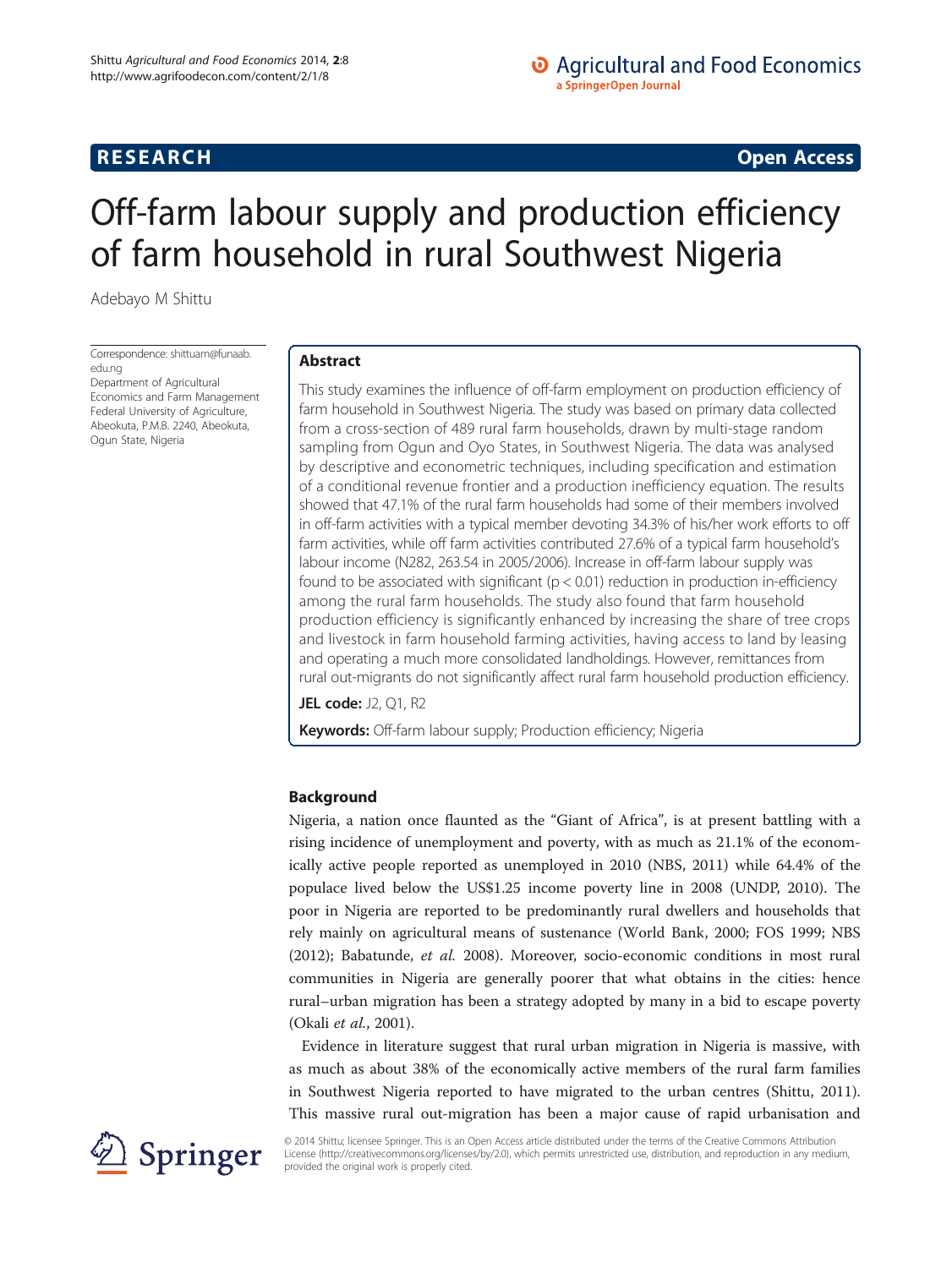congestion of Nigerian cities; leading to urban squalor and poverty, housing shortages, and pollution (DFID, [2004\)](#page-19-0), while many that could not find job sometimes resort to crime making most Nigerian cities very dangerous, especially at nights (USAID, [2002](#page-20-0)). Moreover, rural out-migrants in Nigeria are predominantly the youths, male-folks and educated members of the rural farm households as well as artisans and other skilled workers in the rural sector (Okali et al., [2001;](#page-20-0) DFID, [2004](#page-19-0), Shittu, [2011\)](#page-20-0). Thus, rural– urban migration in Nigeria has meant that the rural areas are often left with a demographically unbalanced population of women, younger children, and older people (Okali et al., [2001;](#page-20-0) DFID, [2004](#page-19-0)). It also denies the rural sector the much-needed human capital, reduces availability of farm labour (Ogwumike and Aramolaran, [2000](#page-20-0)), and thereby tends to weaken productivity and income levels in the sector. The fact that unemployment level in Nigeria is now much higher in the urban sector than what obtains in the rural areas is also worrisome.

Against the above background, there is a rising believe among policy analysts, academia and government functionaries that provision of urban-type employment opportunities in the rural areas may be a veritable means of addressing the multifaceted problem of poverty, urbanisation and unemployment in Nigeria. This view is supported by FAO ([1998](#page-19-0)), Matshe and Young [\(2004\)](#page-20-0), and many others that have observed that given the limitations imposed by the fixed stock of land and increasing urbanisation, provision of opportunity for involvement of members of rural farm households in rural non-farm activities might turn out to be a means of creating favourable conditions to reduce poverty in the rural areas. Goldsmith, et al. ([2004](#page-19-0)) also observed that growth in the rural non-farm activities might also be used to stem rapid rural–urban migration and the attendant urban poverty in most developing countries.

This paper presents empirical evidences on the types of off-farm employment opportunities available to rural farm households in Southwest Nigeria, returns to household labour supply use within the rural farm and non-farm sectors, and implications of the labour use patterns on farm household production efficiency in the study area. The remaining part of the paper is organised thus: A brief review of literature is presented in Section 2, followed by the theoretical framework Section 3. The study methodology is presented in section 4 followed by the results and their discussions in section 5, while the final section summaries the main evidences and conclusions from the study.

### Literature review

A wide range of empirical studies have examined issues relating to off-farm labour supply and the implications on household welfare. Lanjouw and Lanjouw ([2000](#page-20-0)), in a review of some of these studies, observed that while the rural non-farm sector was traditionally viewed as a low-productivity sector producing low quality goods that are expected to wither away as a country develops, recent years have seen a shift away from this position towards recognition of the fact that the rural non-farm sector can, and often does, contribute to economic growth, rural employment, poverty reduction, and a more spatially balanced population distribution.

The most common evidence from most studies of off-farm work among farm households has been that income from off-farm work accounts for significant and increasing proportion of total income of farm households in the developing countries (Anderson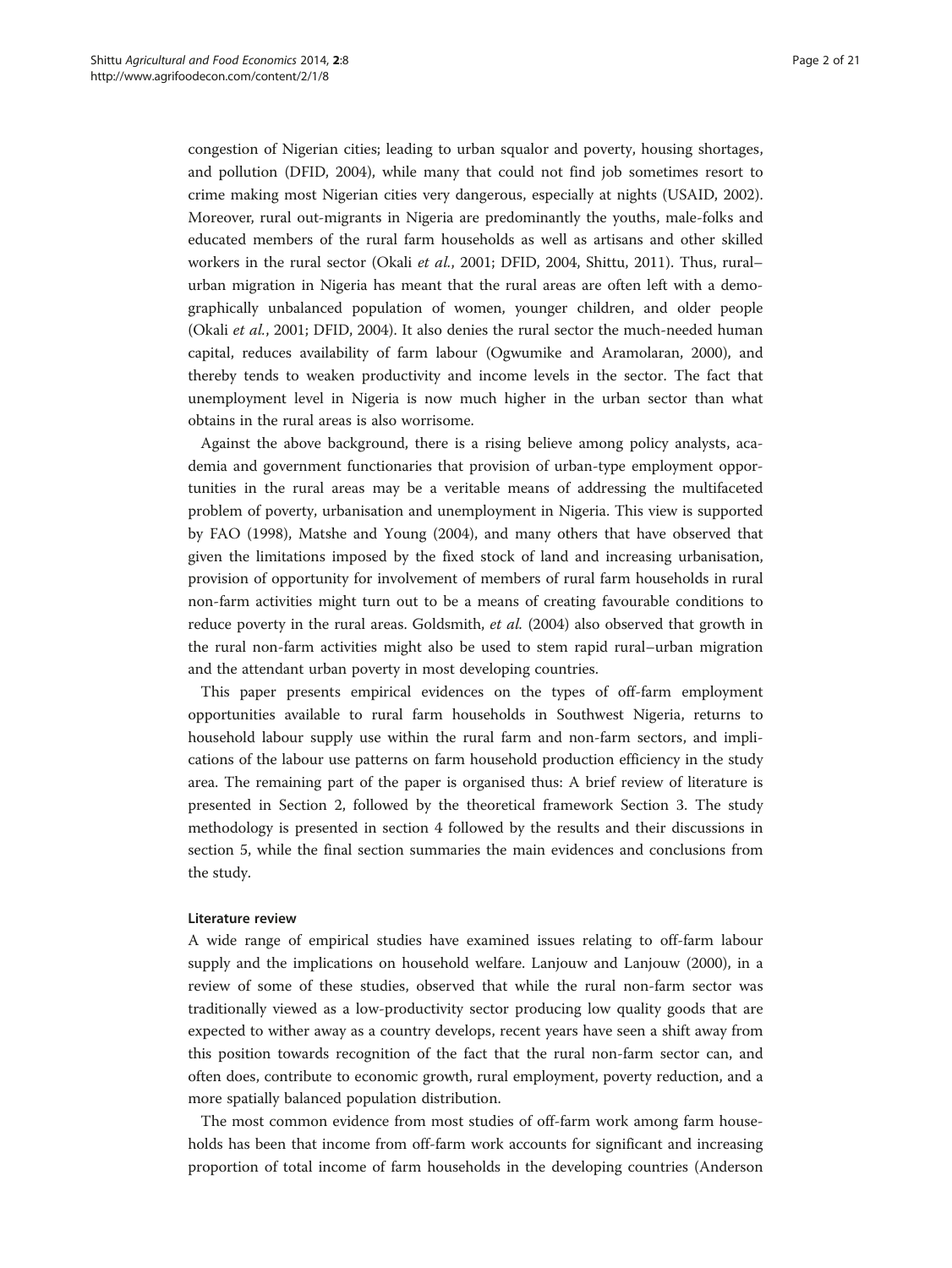and Leiserson, [1984](#page-19-0); Jacoby [1993](#page-20-0); Newman and Gertler, [1994;](#page-20-0) Lanjouw, [2000](#page-20-0); Escobal, [2001](#page-19-0); Shittu, et al., [2006](#page-20-0); Haggblade, et al. [2010](#page-19-0); Shittu, [2011](#page-20-0); and many other). Recent estimates by Haggblade *et al.* ([2010](#page-19-0)) put the non-farm share of the total income of rural households in the developing countries in the range of 35% and 50%, with the contributions among rural households in sub-Saharan Africa expected to rise significantly in the coming years given the increasing population growth and limited agricultural productivity growth in the region.

Evidences in literature suggest that a key motivation leading to off-farm labour supply among farm households in both the developed and the developing country has been the desire to have a diversified sources of income and manage risk (Chang and Mishra ([2008](#page-19-0)). Hazell and Hojjati [\(1995\)](#page-19-0) as well as Chavas, et al., ([2005](#page-19-0)), among others, have also reported that given the very weak capital market in most developing countries, many farm households in the often resort to off-farm work to raise cash with a view to relaxing their cash flow and liquidity constraints. This view is supported by evidences in Stampini and Davis [\(2009\)](#page-20-0) as well as Pfeiffer, et al. ([2009](#page-20-0)) that reported that households engaged in off-farm activities were able to spend significantly more on seeds, services, hired labour, and livestock inputs, which confirms that off-farm income relaxes credit constraints in agriculture.

Focusing on impacts of off-farm work, available evidence suggests that increased participation in off-farm work among members of farm households is associated with higher incomes as well as improved food consumption, nutrition and food security (Chang and Mishra, [2008](#page-19-0); Babatunde and Qaim, [2010](#page-19-0); Owusu et al., [2011\)](#page-20-0). It was also reported as linked to significant reduction in variance of total income (Schultz, [1990](#page-20-0)) as well as reduction in intensity of agricultural production (Phimister and Roberts, [2006](#page-20-0); Huang et al., [2009](#page-19-0); Shi et al., [2011](#page-20-0); Owusu et al., [2011\)](#page-20-0) with positive environmental impacts due to reduction in the use of certain agrochemicals that impact negatively on the environment (Phimister and Roberts, [2006](#page-20-0)).

Despite the common evidences that income from non-farm sources helps in relaxing financial constraints on farm households and enhancing farm investment, evidences on the impacts on domestic food supply, production efficiency and household welfare, in general, remain quite conflicting. For example, while Lien *et al.*,  $(2010)$  $(2010)$  reported that off-farm income had a positive effect on farm output but no systematic effect on farm technical efficiency, Pfeiffer, et al. [\(2009](#page-20-0)) reported that off-farm income has negative effect on agricultural output and the use of family labour on the farm, but positive impact on use of purchased inputs and confer a slight efficiency gain on farm households participating in off-farm activities. Shi et al.  $(2011)$ , however, found that the negative lost-labour effect is much stronger than the (small) positive income effect while Holden et al. [\(2004\)](#page-19-0) reported that access to non-farm income in less favoured Ethiopian highlands reduces farm households' incentives to invest in conservation and this leads to more overall soil erosion and more rapid land degradation even though intensity of production is reduced.

While Chang and Wen [\(2011\)](#page-19-0) reported that off-farm work is not necessarily associated with lower (or higher) technical efficiency, they noted that farmers with off-farm work face higher production risk. They reported, however, that for farmers in the lower percentiles of the efficiency distribution, those with off-farm work are more efficient than their counterparts without off-farm work. Similarly, Chavas, et al. [\(2005\)](#page-19-0), in a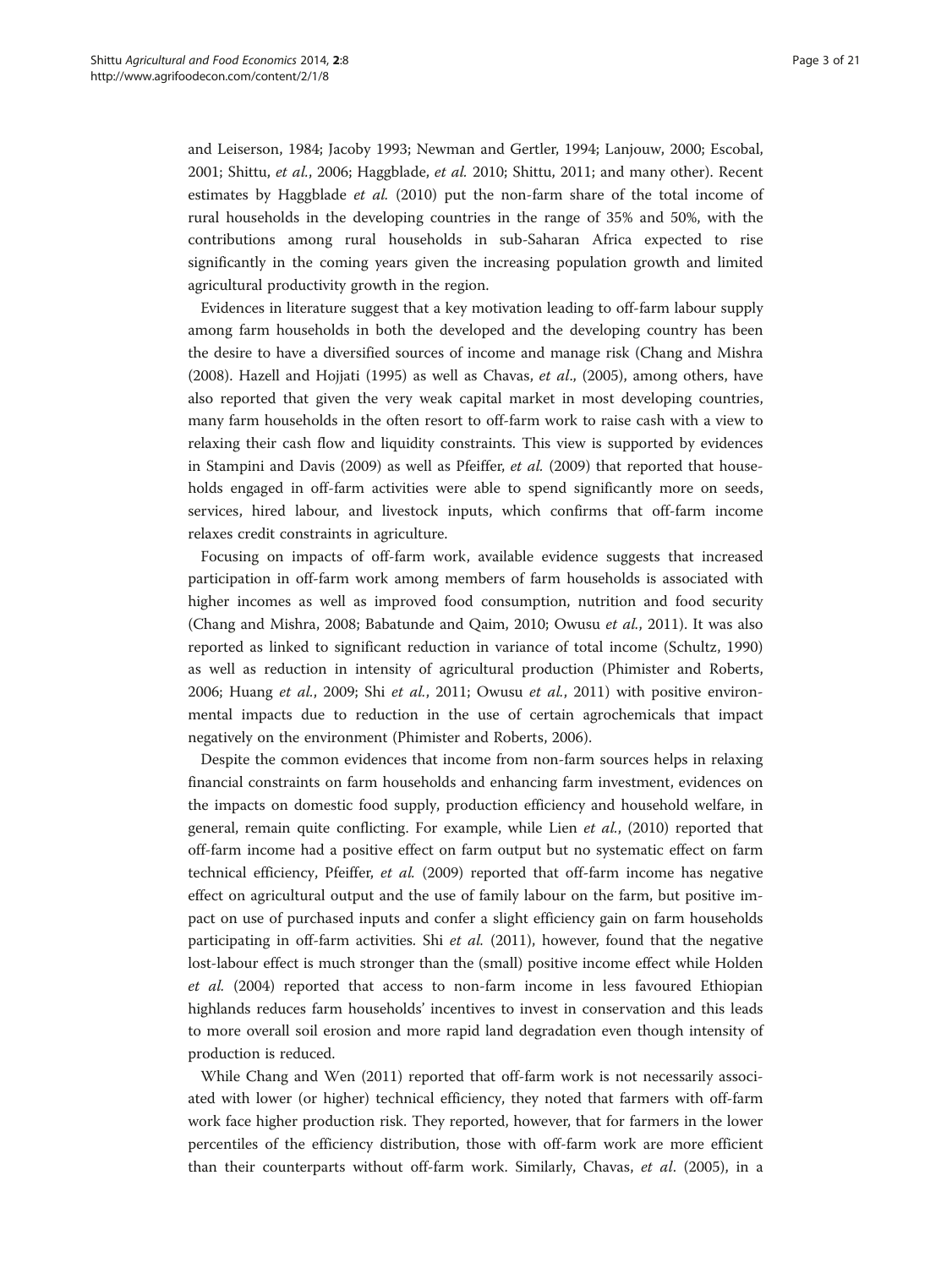study of farm households in Gambia found that a significant part of a substantial allocative inefficiency that exists in the production systems of the farm households comes from inefficiency in labour allocation between farm and non-farm activities. They noted however, that in the presence of weak capital market in Gambia, off-farm activities acts to relax cash flow and liquidity constraints.

[Wandschneider \(2003\)](#page-20-0) in a review of several studies of non-farm employment in developing countries of Africa and South Asia as well as the Transition Economies observed that a significant proportion of rural households and entrepreneurs in the studied regions do not only lack many of the required assets to successfully engage in non-farm employment, but also operate in a relatively adverse environment, characterised by limited opportunities both within and outside the farm economy. Consequently, he concluded that diversification into non- farm economic activities in all studied regions were largely out of necessity (distress-push) rather than as a response to remunerative wage employment and high return business opportunities (demandpull). Similarly, Lanjouw ([2001](#page-20-0)) in a study in rural El Salvador found that the poor were mainly engaged in "last resort" non-farm activities.

In summary, evidences in existing body of literature seem to suggest that while offfarm income accounts for significant and increasing share of total income of rural farm households in the developing countries, the implications on efficiency of household resource allocation, food supply and overall household welfare remain uncertain, and vary widely by locality and socio-economic environments. While for some, off-farm labour supply might be a response to remunerative wage employment and high return business opportunities, for many, working off-farm may be borne out of necessity to seek ways and means to relax credit constraints, raise supplementary income to complement what obtains from the farm most especially during lean seasons, or otherwise. Therefore, bearing in mind the likely presence of rigidity in rural off-farm labour market and/or reliance on joint technology for farm and off-farm activities among the ruralfolks, more empirical evidences are required to assess the implications of off-farm labour supply on efficiency of resource allocation and household welfare. This study is an effort along this direction, with focus on resource poor farm households in rural Southwest Nigeria.

#### Conceptual framework

The conceptual framework for this study is based on a variant of agricultural house-hold models developed in Chavas, et al. ([2005\)](#page-19-0). Reliance on agricultural household modelling framework is in recognition of the fact that the semi-commercial nature of smallholder agriculture in the developing countries makes it imperative that the production, consumption and labour allocation decisions of the farm households are interdependent. The framework is further justified given the well-documented evidences of labour market imperfection in the developing countries and/or the fact that farm households may rely on joint technology for their farm and off-farm activities. The framework, as developed by Chavas, et al. [\(2005\)](#page-19-0), may be summarised as follows:

Consider a farm household with  $m$  family members making production, consumption, and labour allocation decisions during a specific time period. Let  $\mathbf{F} = (F_1, \dots, F_m)$ and  $\mathbf{L} = (L_1, ..., L_m)$  be the amount of labour supplied by the m family members in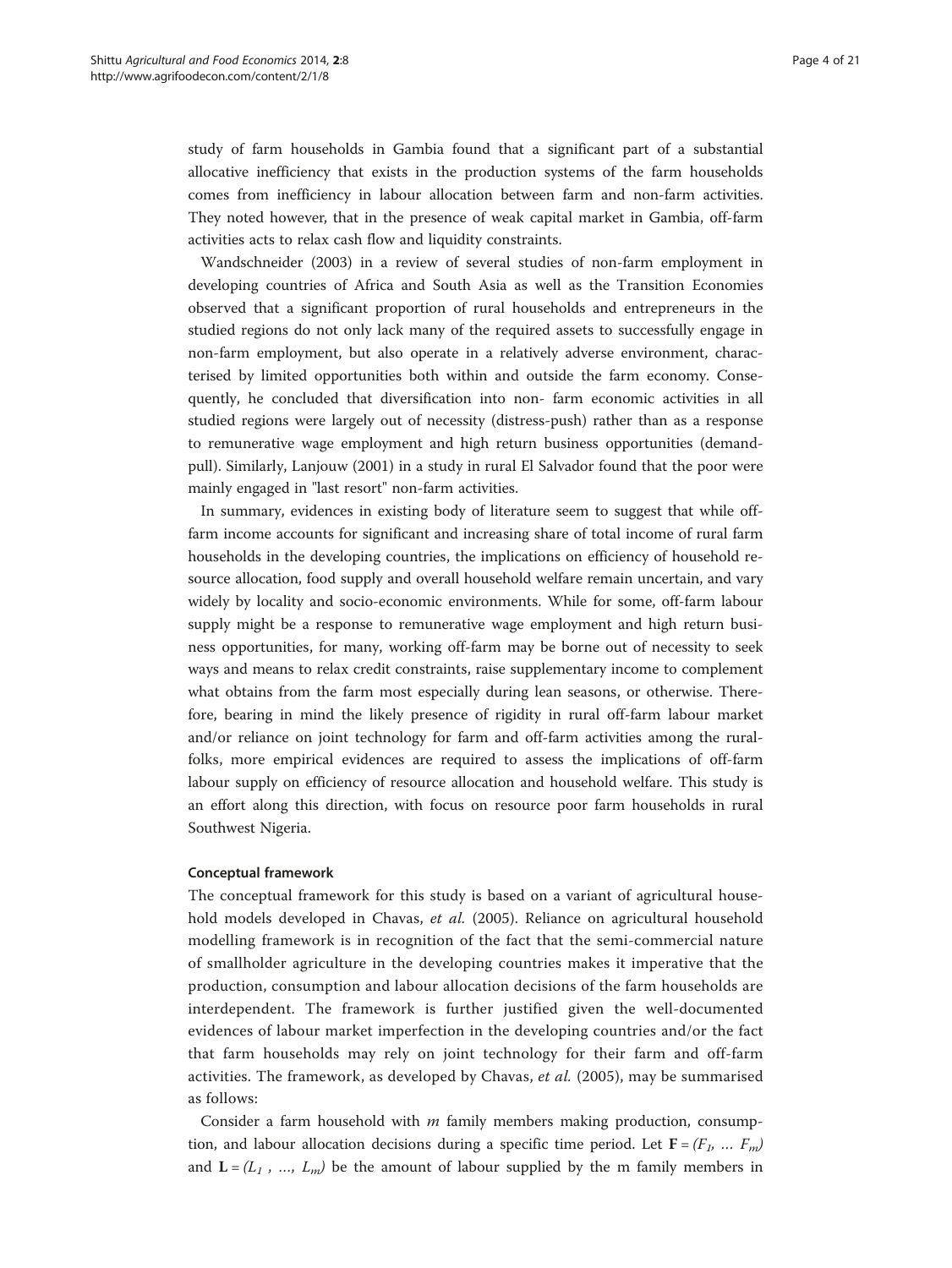pursuit of the household farm and off-farm activities respectively; and H, the amount hired labour hired and used in conjunction with the non-labour inputs x (including land) and  $F$  to produce the vector of farm output,  $\gamma$  in addition to the off-farm income, N earned from L. The technology facing the household is represented by the feasible set X, where  $(x, F, H, L; y, N) \in X$  means that inputs  $(x, F, H, L)$  can feasibly produce outputs  $(y, N)$ , and farm and off-farm labour productivity is allowed to vary across family members.

If the total amount of time available to any family member over a time period is T; and the *m* family members can allocate their time between leisure activities  $I = (l_1, \ldots, l_n)$  $1_m$ ), on-farm labour  $F = (F_1, ..., F_m)$ , and off-farm employment  $L = (L_1, ..., L_m)$ , the time constraint facing each family member can be written as:

 $I_i + F_i + L_i = T$  (1)

If the farm-household consumes goods z, purchased at market prices q, and faces competitive markets for its products and inputs with p as the price vector for farm outputs y, r the price vector for non-labour inputs  $x$ , and  $w$  the wage rate for hired labour H, the household consumption decisions would be made subject to the budget constraint, which requires that consumer expenditure  $(q'z)$  cannot exceed the net farm income ( $\mathbf{p}'\mathbf{y} - \mathbf{r}'\mathbf{x} - wH$ ) plus the non-farm income (N). That is:

$$
q'z \leq (\mathbf{p}'\mathbf{y} - \mathbf{r}'x - wH) + N
$$
\n(2)

Therefore, if it is assumed that household members make production, consumption, and labour allocation decisions under cooperative bargaining, and that members' preferences can be aggregated into a non-satiated and quasi-concave "social utility function" function  $U(z, l)$  defined over  $(z, l) \geq 0$ , reflecting their relative bargaining power; then, the household decisions may be analysed based on the following optimisation problem:

$$
\max_{\mathbf{x}, \mathbf{F}, \mathbf{H}, \mathbf{L}; \mathbf{y}, \mathbf{N}} \; U(\mathbf{z}, \mathbf{l}) : l_i + F_i + L_i = T; \, \mathbf{q}' \mathbf{z} \leq \mathbf{p}' \mathbf{y} - \mathbf{r}' \mathbf{x} - wH + N; (\mathbf{x}, \mathbf{F}, H, \mathbf{L}; \mathbf{y}, N) \in X
$$
\n(3)

Chavas, et al. [\(2005\)](#page-19-0) asserted that under non-satiation of the utility function  $U(z, l)$ , the budget constraint (2) is necessarily binding, and the optimisation problem (3) can be decomposed into two stages: first, choose  $(x, F, H, L; y, N)$ ; and second, choose  $(z, l)$ .

The first stage optimisation with respect to  $(x, F, H, L; y, N)$  can be written as:

$$
\pi(\mathbf{p}, \mathbf{r}, w, \mathbf{T} - \mathbf{I}) = \max_{x, F, H, L; y, N} \{ \mathbf{p}' \mathbf{y} - \mathbf{r}' x - wH + N : (x, F, H, L; \mathbf{y}, N) \in X; \nF_i + L_i = T - l_i; i = 1, ..., m \}
$$
\n(4)

where  $(T - I) \equiv (T - I_1, ..., T - I_m)$  are the amounts of time the *m* family members spend working either on or off the farm. Equation (4) establishes profit maximization with respect to the household choice of  $(x, F, H, L, y, N)$ , with  $\pi(\mathbf{p}, \mathbf{r}, w, T - l)$  being the indirect profit function conditional on  $(T - l)$ .

Chavas, et al. ([2005](#page-19-0)) drew attention to the fact that for a given amount of time allocated to work by household members  $(T - l)$ , a failure to maximize profit would reduce household income, which would restrict consumer expenditure (from equation (2)),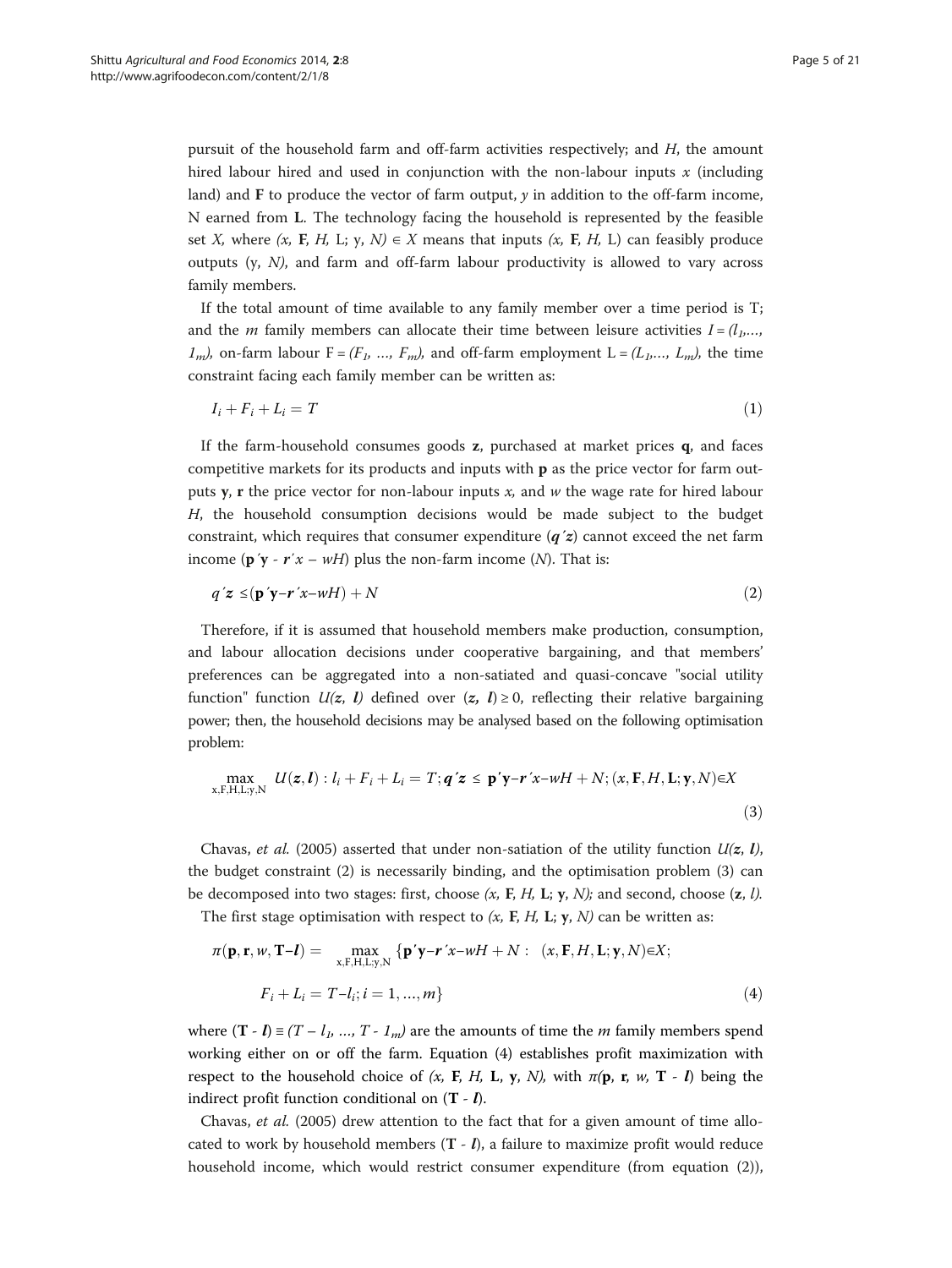and which under non-satiation, would make the household worse-off. Thus, a failure to maximize profit would be inconsistent with household utility maximization.

Furthermore, considering that solution to (4) would yield the profit maximizing input and labour decisions,  $x^*(p, r, w, T - l)$ ,  $F^*(p, r, w, T - l)$ ,  $H^*(p, r, w, T - l)$ , and  $L^*(p, r, w, T - l)$ **T** - **I**) as well as the profit maximizing outputs decisions,  $y^*(p, r, w, T - I)$  and  $N^*(p, r, w, T - I)$ T - l) that together with the profit function  $\pi(\mathbf{p}, \mathbf{r}, w, \mathbf{T} - \mathbf{l})$  do not depend on consumption levels z, we find that production decisions are "separable" from consumption decisions. Hence, analysis of the production and consumption decisions of farm households can be undertaken separately as a two stage problem, starting with the profit maximisation problem (4) as a first stage optimisation.

The profit function  $\pi(\mathbf{p}, \mathbf{r}, w, \mathbf{T} - l)$  and production decisions,  $\mathbf{y}^*(\mathbf{p}, \mathbf{r}, w, \mathbf{T} - l)$  and  $N^{*}(\boldsymbol{p}, \, \mathbf{r}, \, w, \, \mathbf{T}$  -  $\boldsymbol{l}$ ) are, however, jointly dependent on the amount of time available for work,  $(T - 1)$ . Note also that equation  $(4)$  includes farm and non-farm activities, both in terms of labour allocation (**F** and **L**) and income (**p'y** and N) at the household level. It involves the general technology  $X$ , allowing for joint household decisions between farm and non-farm activities. Hence, decisions on labour allocation between farm and off-farm activities are dependent, and have to be jointly resolved within the profit maximisation problem  $(4)$ . Chavas, *et al.* [\(2005\)](#page-19-0) pointed out that examples of jointness in farm and off-farm activities include skills acquired in non-farm employment that improve farm management, and non-farm income that reduces the adverse effects of credit market imperfection on farm decisions.

Now, given that utility maximization (3) implies profit maximization (4) as a first stage optimisation, the second stage decisions with respect to  $(z, l)$  becomes:

$$
\max_{z,l} \quad U(z,l) : q'z \leq \pi(\mathbf{p}, \mathbf{r}, w, \mathbf{T}-l) \} \tag{5}
$$

Equation (5) is a standard utility maximization problem subject to the household budget constraint. Combining the two stages (4) and (5) is fully consistent with utility maximization (3). Chavas, et al. ([2005\)](#page-19-0) noted that the profit maximization (4) is the relevant framework to analyse production efficiency at the household level. They observed that in the presence of market imperfections and/or poor managerial skills, it is possible that households may not behave in a way consistent with (4) because they do not or cannot respond to economic incentives. They concluded thus, that economic analysis based on (4) could yield useful insights into the nature and causes of economic inefficiency. They stressed further, that the profit maximization problem (4) implies the following revenue maximization:

$$
\max_{\mathbf{y},\mathbf{N}} R(\mathbf{p},\mathbf{x},\mathbf{F},H,\mathbf{L},X) = \mathbf{p}'\mathbf{y} + N: (\mathbf{x},\mathbf{F},H,\mathbf{L};\mathbf{y},N) \in X
$$
\n(6)

where  $R(p, x, F, H, L, X)$  is the revenue function, conditional on inputs  $(x, F, H, L)$ . This suggests that analysis of production efficiency of farm households that exhibits significant off-farm labour market participation can be undertaken by focusing on output decisions, conditional on available inputs  $(x, F, H, L)$ . Chavas, et al. [\(2005\)](#page-19-0) pointed out that equation (6) assumes only well-functioning output markets. And, that this is important in the sense that analysis of farm household production efficiency, such as would be undertaken in this study, remains valid in the presence of factor market imperfections.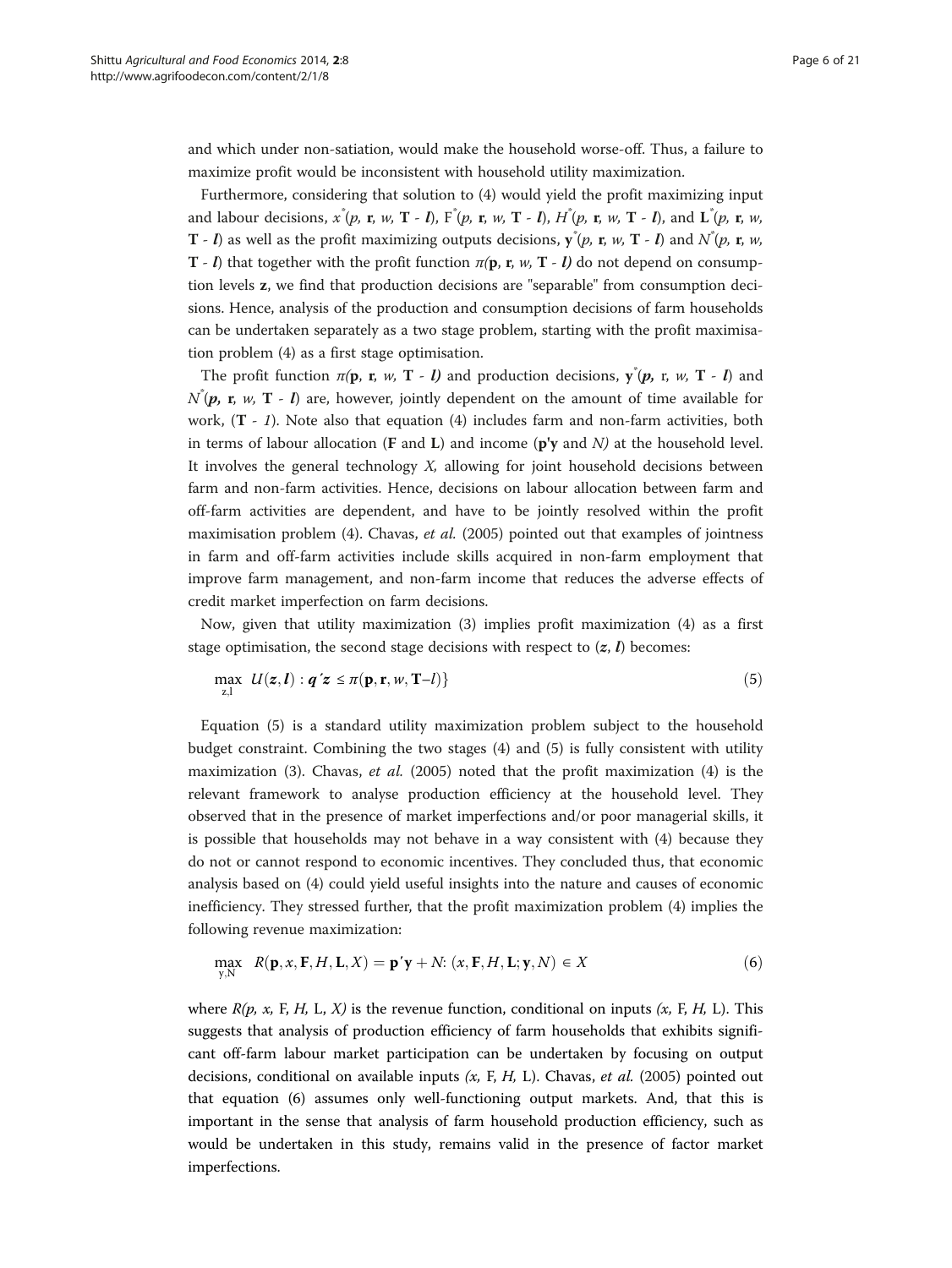Given a representation of the production possibility frontier of a household involved in both farm and off-farm activities that is characterized by the use of inputs  $(x, F, H, L)$  in producing outputs (y, N). Chavas, et al. ([2005\)](#page-19-0) observe that the output based technical efficiency index, TE, is defined as:

$$
TE(x, \mathbf{F}, H, \mathbf{L}, \mathbf{y}, N, X) = \min_{\theta} \{ \theta : (x, \mathbf{F}, H, \mathbf{L}; \mathbf{y}/\theta, N/\theta) \in X, \theta > 0 \}
$$
(7)

Where  $0 \leq TE \leq 1$ , and  $TE = 1$  when the household is producing on the production frontier and is said to be technically efficient, while  $TE < 1$  shows the farm is not technically efficient.

Similarly, the allocative efficiency index, AE, with respect to farm outputs may be defined as:

$$
AE(\mathbf{p}, \mathbf{x}, \mathbf{F}, H, \mathbf{L}, X) = [\mathbf{p}'(\mathbf{y}/TE + N/TE]/R(\mathbf{p}, \mathbf{x}, \mathbf{F}, H, \mathbf{L}, X) \tag{8}
$$

where (y/TE, N/TE) is a technically efficient output vector. In general,  $0 \le AE \le 1$ , where  $AE = 1$  represents a revenue maximizing firm that is allocatively efficient with respect to outputs, and  $AE < 1$  shows that the farm is not allocatively efficient.

# Methods

# Data collection method

This study was based on primary data obtained in a cross-section survey of rural farm households in Ogun and Oyo states, in the Southwest rainforest zone of Nigeria. The respondent farm households were drawn in a three-stage sampling process that yielded a total 537 rural farm households. These were drawn across 80 randomly selected rural communities/villages in eight randomly selected Local Government Areas (LGAs) among those that are predominantly agrarian and rural in Ogun and Oyo states in Nigeria. The selected LGAs include Obafemi-Owode, Ijebu-North, Remo-North and Yewa South LGAs in Ogun state; and Oluyole, Ibarapa-East, Oyo-West and Saki-West LGAs in Oyo state.

It is instructive to note that in Nigeria, an area is considered urban if its human population is at least 20,000 and/or if it is located within a local government's or state's headquarter town or within the Federal Capital Territory (Okali, et al., [2001](#page-20-0)), otherwise it is considered rural. However, areas designated as villages/farming communities on the maps of the various LGAs were typically with human population below 3000, and are mostly in remote locations from the urban centres. The study respondents were drawn from these "small" and remote communities. The mean distance (± standard error) of the sampled communities to the nearest town /LGA headquarters was  $11.22 \pm$ 0.41 kilometres; with only about half (54.2%) linked to the nearest town/LGA headquarter by a paved road, 52.7% linked to the national electricity grid and 43.7% having access to portable water either through the public tap (10.7%) or public borehole (32.6%) (See: Shittu, [2011\)](#page-20-0).

Relevant data on socio-economic (community and household) characteristics, household labour and other resource use in both farm and non-farm activities during the 2005/2006 production season, and the associated costs, returns, outputs, and prices, among others were collected with the aid of a structured questionnaire/interview schedule. Information supplied by some of the respondents was considered inconsistent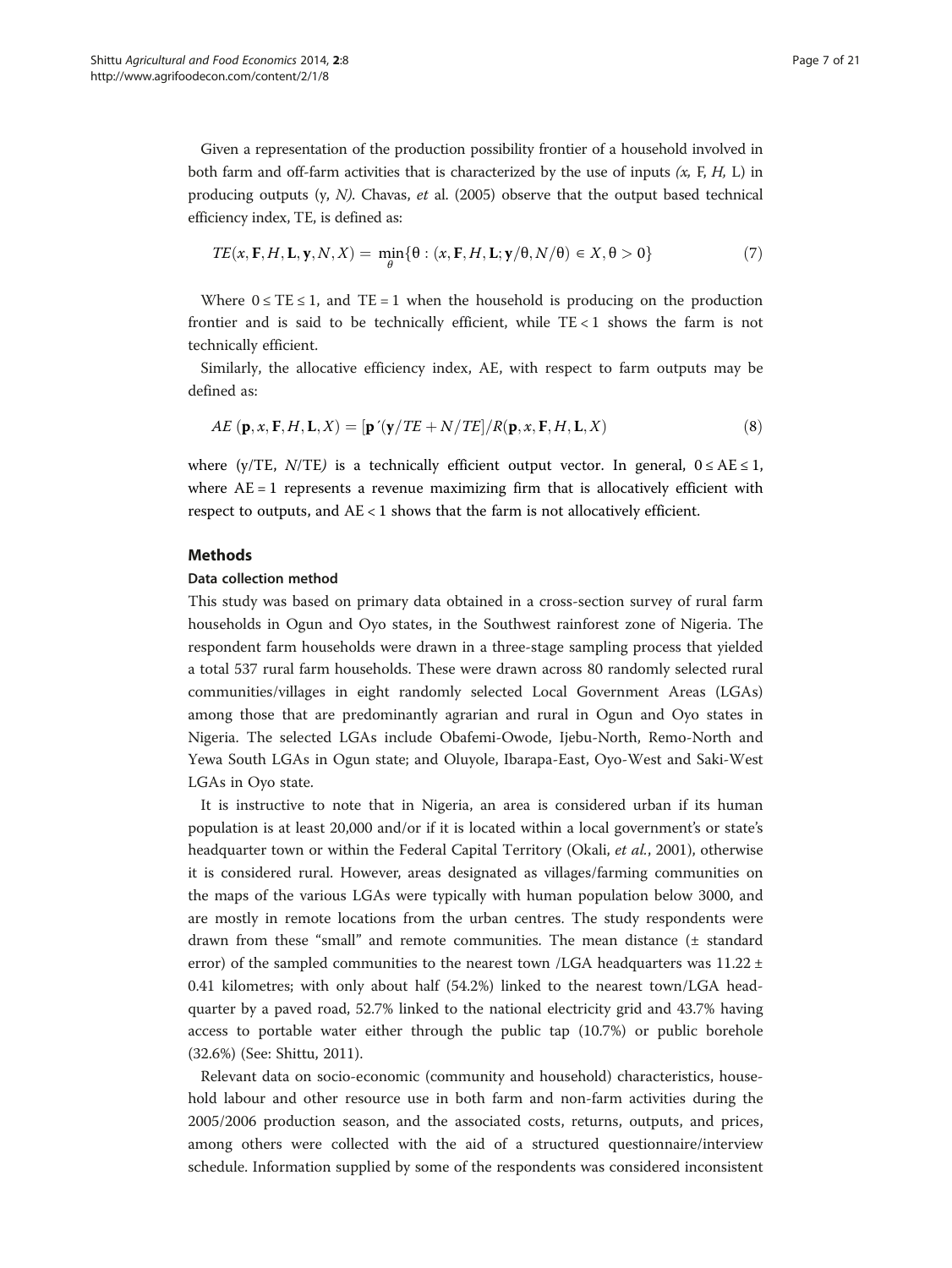and/or incomplete, such that only data from 489 farm households were included in the final analysis.

# Model specification

In this study, a stochastic conditional revenue frontier (9) was specified and estimated jointly with a production inefficiency equation (10). The estimated model may be stated as follows:

$$
Y_i = f(X, \beta) + v_i - u_i \tag{9}
$$

where,

 $Y_i$  is logarithm of total household income, including farm income and off-farm labour income (₦),

X is a vector of the logarithm of explanatory variables, including selected product prices, quantities of conventional inputs used, household labour and hired labour.

β is a vector of unknown parameters;

 $v_i$  is a random disturbance term, which is assumed to be identically, independently and normally distributed with mean 0 and variance  $\sigma_{\rm v}^{-2}$ , and independent of  ${\rm u_{\it i}}$ 

 $u_i$  is a non-negative random variable assumed to account for production inefficiency across farm households, and is assumed to be independently distributed as truncations at zero of the N( $m_i$ , $\sigma_u^2$ ) distribution; where the means of  $u_i$ ,  $m_i$  is defined as follows:

$$
m_i = f(Z_1, Z_2, \dots, Z_k) \tag{10}
$$

Details of variables included in equations (9) and (10) as well as their descriptive statistics based on the study data are presented in Table [1](#page-8-0).

#### A-priori expectations

A-priori, it is expected that coefficients of all the variables in the conditional revenue frontier will be positive, since increased use of factors and higher prices are expected to lead to increase in farm household income, ceteris paribus. Focusing on the inefficiency equation, however, it is expected that coefficients  $Z_8$  and  $Z_9$  would be positive, given that farm fragmentation  $(Z_8)$  and having to trek long distances to farm  $(Z_9)$ tends to raise production inefficiency. Coefficients associated with education  $(Z_3)$ and youth factor  $(Z_4)$  as well as those of asset income  $(Z_{10})$ , remittances received from migrants  $(Z_{11})$  and total credit received  $(Z_{12})$  are expected to be negative; since education, youthfulness and access to financial capital are expected to enhance productivity (production efficiency) in agriculture. Coefficients of other variables could take on either positive or negative signs depending on their influence on farm household production efficiency.

# Results and Discussion

As background information, Table [2](#page-9-0) provides key socio-economic information on the 489 sampled farm households included in the study. As shown on the Table [2,](#page-9-0) an average household in the sample was composed of six members, three (3) of which were economically active. These households are generally resource poor, with the members jointly cultivating an average of 1.83 hectares of land, and raising an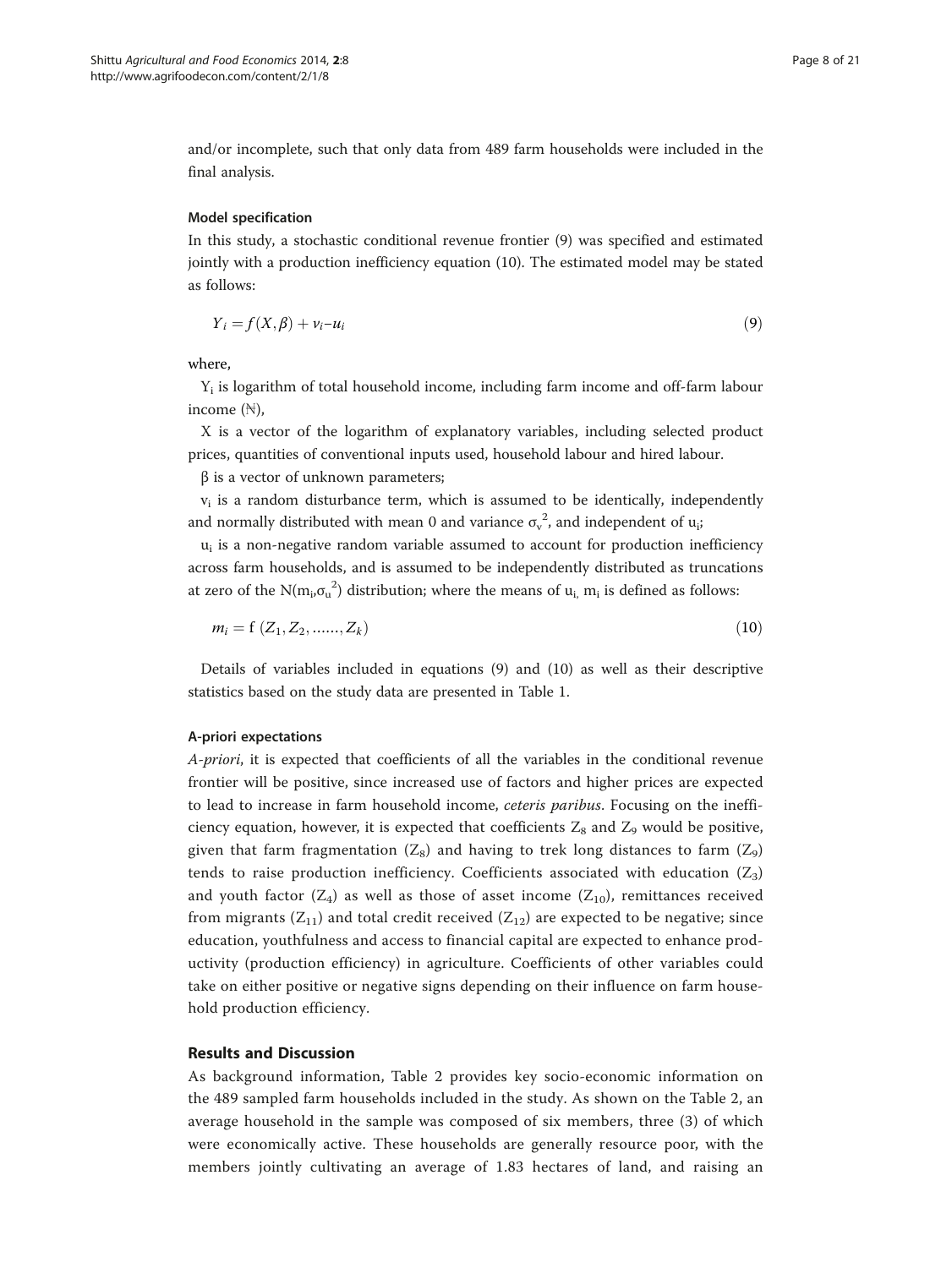| Variable        | <b>Definition of variables</b>                                                      | Mean      | Std. error |
|-----------------|-------------------------------------------------------------------------------------|-----------|------------|
|                 | Variables in the conditional revenue function                                       |           |            |
| <b>ADLAB</b>    | Number of economically active adults                                                | 2.88      | 0.23       |
| CHI AB          | Number of children (<18 years) supporting household income<br>generating activities | 1.44      | 0.10       |
| <b>HRI AB</b>   | Hired labour cost (N)                                                               | 25,823.34 | 2,336.35   |
| <b>FSIZECRP</b> | Size of arable crop farm (Ha)                                                       | 1.27      | 0.02       |
| <b>FSIZETRE</b> | Size of tree crop farm (Ha)                                                         | 0.57      | 0.01       |
| ANU             | Size of livestock farm (Animal unit)                                                | 0.34      | 0.08       |
| <b>FERT</b>     | Quantify of fertilizer (50 kg Bags)                                                 | 0.96      | 0.16       |
| <b>TRACTDAY</b> | Tractor services used (Workdays)                                                    | 0.45      | 0.05       |
| <b>MATCOS</b>   | Cost of other intermediate materials (N)                                            | 11,710.26 | 1,774.14   |
| PGARRI          | Price of garri (N/kg)                                                               | 80.43     | 1.32       |
| PMAIZE          | Price of maize grain (N/kg)                                                         | 80.07     | 1.13       |
| <b>PYAM</b>     | Price of yam (N per dozen tubers)                                                   | 1,110.48  | 16.11      |
| PEGGS           | Price of eggs (N/tray)                                                              | 345.51    | 2.24       |
| POIL            | Price of palm oil (N/litre)                                                         | 91.18     | 1.12       |
|                 | Variables in the production inefficiency equation                                   |           |            |
| <b>GENDER</b>   | Household head is a female (Yes =1, $No = 0$ )                                      | 0.08      | 0.02       |
| <b>NATIVITY</b> | Household head is non-native (Yes =1, $No = 0$ )                                    | 0.19      | 0.03       |
| <b>HIGHEDU</b>  | Years of schooling by the most educated worker in the household                     | 7.95      | 0.31       |
| YOUTHFAC        | Proportion of youths (30 years) in household                                        | 0.52      | 0.03       |
| <b>GENDERFA</b> | Proportion of females in the household                                              | 0.41      | 0.03       |
| <b>PTREE</b>    | Proportion of farmland devoted to tree crops                                        | 0.30      | 0.02       |
| PFREHOLD        | Proportion of farmland on freehold                                                  | 0.62      | 0.03       |
| <b>SIMPSON</b>  | Simpson index measure of farm fragmentation                                         | 0.39      | 0.02       |
| <b>DISTANCE</b> | Average distance of farm parcels from home                                          | 3.18      | 0.15       |
| <b>ASSETINC</b> | Asset income                                                                        | 39,083.86 | 4,141.02   |
| REMITTA         | Remittances: income received from rural out-migrants                                | 35,401.28 | 3,198.20   |
| LOANGOT         | Amount of credits accessed                                                          | 7,471.43  | 2,528.83   |
| POFFFARM        | Proportion of household income derived from off-farm activities                     | 0.22      | 0.02       |

<span id="page-8-0"></span>Table 1 Descriptive statistics of variables in the Stochastic Revenue Frontier and inefficiency equation

SOURCE: Computed from survey data, 2006.

average of 0.36 animal units of livestock. This is equivalent to about four (4) sheep/ goats/pigs or 36 chickens.

# Returns to household labour use in farm and off-farm sectors

Table [3](#page-10-0) summarises the pattern of returns to farm and off-farm activities undertaken by members of the sampled farm households during the 2005/2006 farming season, while Table [4](#page-11-0) present results of t-tests/F-tests of differences between the mean incomes across different mix of livelihood strategies employed.

As shown on Table [3,](#page-10-0) 47.1%of the sampled rural farm households derived some income from off-farm labour sources, with only 10.1% having at least one member engaged in formal employment. With regards to the relative contributions of the various labour and non-labour income sources to an average rural farm household's income,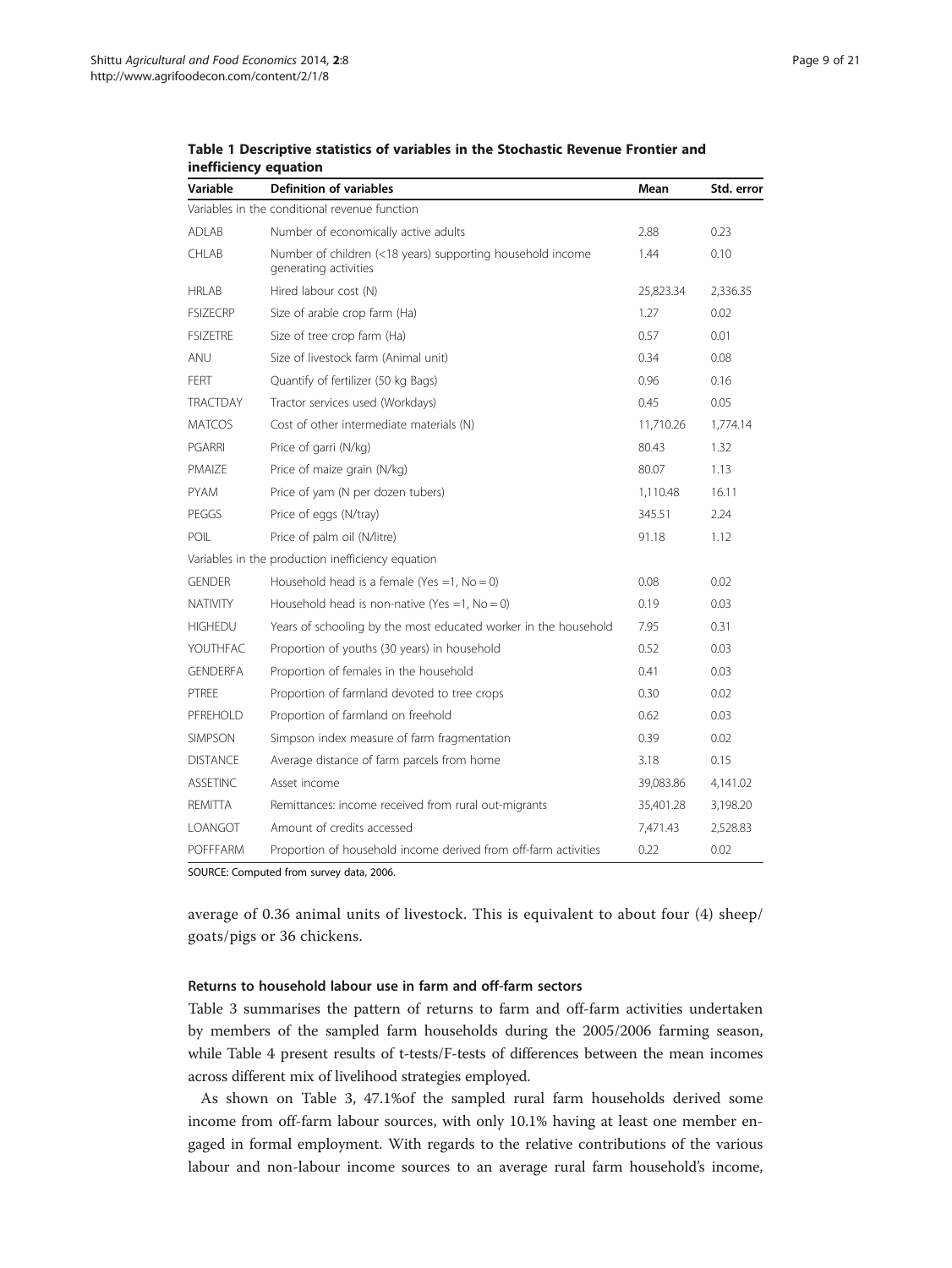| <b>Description</b>                      |           | Ogun |           | Oyo  | <b>Total</b> |      |
|-----------------------------------------|-----------|------|-----------|------|--------------|------|
|                                         | <b>No</b> | $\%$ | <b>No</b> | %    | <b>No</b>    | $\%$ |
| Household size                          |           |      |           |      |              |      |
| $\cdot$ 1 – 4                           | 89        | 35.5 | 96        | 40.3 | 185          | 37.8 |
| $\cdot 5 - 8$                           | 121       | 48.2 | 115       | 48.3 | 236          | 48.3 |
| • 9 or more                             | 41        | 16.3 | 27        | 11.3 | 68           | 13.9 |
| Total                                   | 251       | 100  | 238       | 100  | 489          | 100  |
| Mean household size                     | 6.09      |      | 5.55      |      | 5.83         |      |
| Mean No. of economically active members | 3.22      |      | 2.85      |      | 3.04         |      |
| Farm size (Hectares)                    |           |      |           |      |              |      |
| • At most 1                             | 91        | 36.3 | 113       | 47.5 | 204          | 43.9 |
| $\cdot$ 1 – 3                           | 126       | 50.2 | 101       | 42.4 | 227          | 44.9 |
| • Above 3                               | 34        | 13.5 | 24        | 10.1 | 58           | 11.2 |
| Total                                   | 251       | 100  | 238       | 100  | 489          | 100  |
| Mean farm size                          | 1.92      |      | 1.73      |      | 1.83         |      |
| Tree crop share of farm land            |           |      |           |      |              |      |
| • None                                  | 84        | 33.5 | 78        | 32.8 | 162          | 33.1 |
| • At most 50%                           | 101       | 40.2 | 79        | 33.2 | 180          | 36.8 |
| • Above 50%                             | 66        | 26.1 | 81        | 35   | 147          | 30.1 |
| Total                                   | 251       | 100  | 238       | 100  | 489          | 100  |
| Livestock size (Animal units)           |           |      |           |      |              |      |
| • None                                  | 153       | 61   | 79        | 33.2 | 232          | 47.4 |
| • Below 1                               | 66        | 26.3 | 121       | 50.8 | 187          | 38.3 |
| • At least 1                            | 32        | 12.7 | 38        | 16   | 70           | 14.3 |
| Total                                   | 251       | 100  | 238       | 100  | 489          | 100  |
| Mean livestock size                     | 0.26      |      | 0.46      |      | 0.36         |      |

<span id="page-9-0"></span>

|  |  |  |  |  |  | Table 2 Distribution of sampled farm households by membership composition |  |
|--|--|--|--|--|--|---------------------------------------------------------------------------|--|
|--|--|--|--|--|--|---------------------------------------------------------------------------|--|

SOURCE: Field survey, 2006.

results on Table [3](#page-10-0) shows that labour supplied to the non-farm sector by members of the sampled rural farm household accounted for 27.6% of the farm households labour based income (estimated at  $\frac{1282}{263.54}$  per annum) and 21.9% of gross income (estimated at  $\frac{1556}{748.68}$  per annual). Arable crop production accounted for the largest share of an average sampled farm household's annual gross income (30.6%) as well as total labour income (38.7%), followed by tree crops production. Overall, efforts put into the household farms yielded an average of  $\frac{175}{5}$ , 638.21 per annum per household, accounting for 49.2% of an average farm household's annual gross income and 62.2% of total income from members work efforts.

As shown in Table [4](#page-11-0), ANOVA results show that significant differences exists at  $p < 0.01$ between the mean farm income of some categories of the sampled rural farm households when grouped across the kind of farm enterprise they were involved in during the 2005/ 2006 production season. Results of Duncan multiple range tests show that the sampled farm households may be classified into three homogeneous subsets, distinguished on the table by superscripts a, b and c. Households that cultivated both arable and tree crops recorded the highest mean farm income  $(\frac{1}{230}, 586.35)$  and fell in the highest income group while those that focused on tree crops and/or livestock only recorded the lowest income (N61, 556.07) fell in the least farm income group.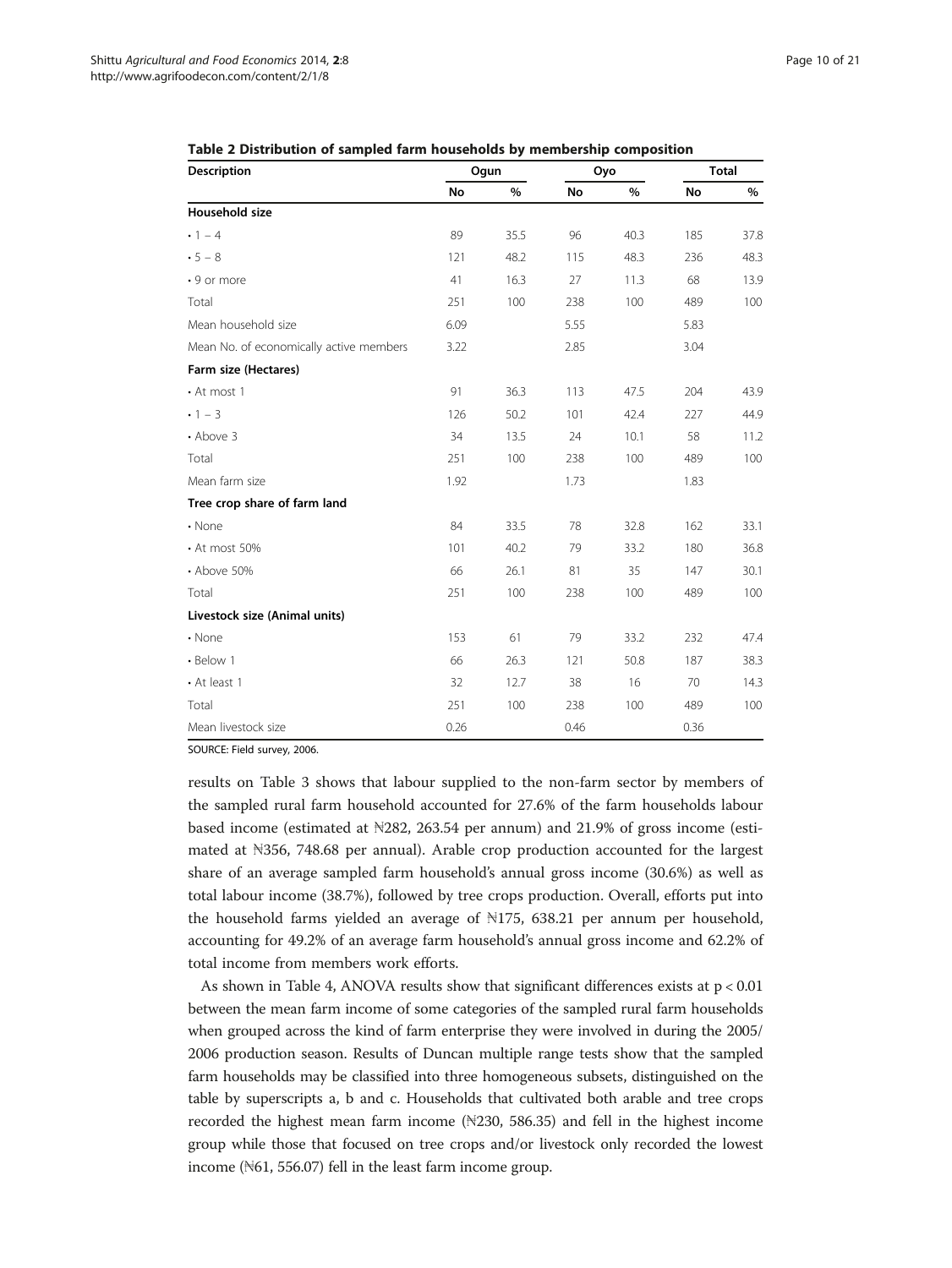| Income source                            |               |       | Households deriving<br>income from source |            | Income per average<br>household in the entire sample |            |                    |                      |
|------------------------------------------|---------------|-------|-------------------------------------------|------------|------------------------------------------------------|------------|--------------------|----------------------|
|                                          | <b>Number</b> | $\%$  | Avg.<br>receipt                           | Std. error | Mean                                                 | Std. error | % of<br><b>GTA</b> | $%$ of<br><b>TLS</b> |
| <b>Household farms</b>                   |               |       |                                           |            |                                                      |            |                    |                      |
| Arable crop production                   | 480           | 98.1  | 111,281.26                                | 6,602.30   | 109,141.24                                           | 6,561.58   | 30.6               | 38.7                 |
| Tree crops production                    | 263           | 53.8  | 86.767.81                                 | 5.185.84   | 57,984.26                                            | 4.477.04   | 16.3               | 20.5                 |
| Livestock production                     | 229           | 46.8  | 14,755.36                                 | 1,767.86   | 8,512.71                                             | 1,137.22   | 2.4                | 3.0                  |
| Sub-total<br>(Household farms)           | 489           | 100.0 | 175,638.21                                | 7,684.42   | 175,638.21                                           | 7,684.42   | 49.2               | 62.2                 |
| Add: Natural resource<br>collection      | 115           | 23.6  | 40,724.10                                 | 7,159.62   | 9,593.66                                             | 2,059.84   | 2.7                | 3.4                  |
| Agro-processing                          | 82            | 16.8  | 86,154.40                                 | 11,807.07  | 14,497.13                                            | 2,978.50   | 4.1                | 5.1                  |
| Labour on others'<br>farms               | 85            | 17.3  | 26,348.45                                 | 6,813.71   | 4,560.31                                             | 1,355.97   | 1.3                | 1.6                  |
| Sub total<br>(Farm sector)               | 489           | 100.0 | 204,289.30                                | 8,574.58   | 204,289.31                                           | 8,574.57   | 57.3               | 72.4                 |
| Artisanship & Craft                      | 94            | 19.2  | 149,417.81                                | 12,120.70  | 28,734.19                                            | 4,698.43   | 8.1                | 10.2                 |
| Trading                                  | 109           | 22.2  | 112,817.49                                | 10.011.92  | 24,950.02                                            | 3,925.55   | 7.0                | 8.8                  |
| Formal employment                        | 49            | 10.1  | 175,620.31                                | 32,551.50  | 17,730.90                                            | 4,884.71   | 5.0                | 6.3                  |
| Other non-farm labour<br>sources         | 37            | 7.6   | 85,268.60                                 | 12,615.72  | 6,559.12                                             | 1,838.80   | 1.8                | 2.3                  |
| Sub total<br>(Non-farm sector)           | 230           | 47.1  | 165,496.33                                | 12,706.03  | 77,974.23                                            | 8,283.25   | 21.9               | 27.6                 |
| <b>Total Labour</b><br>Sources (TLS)     | 489           | 100.0 | 282,263.54                                | 10,978.18  | 282,263.54                                           | 10,978.19  | 79.1               | 100.0                |
| Add: Remittances                         | 320           | 65.4  | 54,143.14                                 | 4,058.35   | 35,401.28                                            | 3,198.20   | 9.9                |                      |
| Income generating<br>assets              | 334           | 68.3  | 57,249.60                                 | 5,431.39   | 39,083.86                                            | 4,141.02   | 11.0               |                      |
| <b>Grand Total, All</b><br>Sources (GTA) | 489           | 100.0 | 356,748.68                                | 12,389.87  | 356,748.68                                           | 12,389.87  | 100.0              |                      |

<span id="page-10-0"></span>Table 3 Descriptive statistics of contributions of labour and non-labour sources to farm households' income

Similar analysis in respect of off-farm labour supply mix also shows that significant differences exist at  $p < 0.01$  between the mean off-farm income some groups of the sampled rural farm households. Farm households that had at least one members involved in paid employment in addition to trading and/or artisanship recorded the highest off-farm income ( $\aleph$ 357, 269.22), and were placed in a separate (and the highest) off-farm income group, based on results of Duncan multiple range tests. Meanwhile, farm households whose members concentrated on only one line of off-farm activities except paid employment (i.e. artisanship only, trading only or services only) fell in the lowest off-farm income group. Furthermore, result of t-test conducted in respect of total labour income shows that farm households whose members participated in off-farm activities recorded, on the average, an annual labour income of  $\frac{1}{383}$ , 162.75, which is significantly higher at p < 0.01 than the  $\frac{1}{22}$ , 371.76 recorded by those whose members' efforts were concentrated on farming activities only.

ANOVA results also show that significant differences exist in the mean gross income of farm households that derived their income from different mix of labour use, income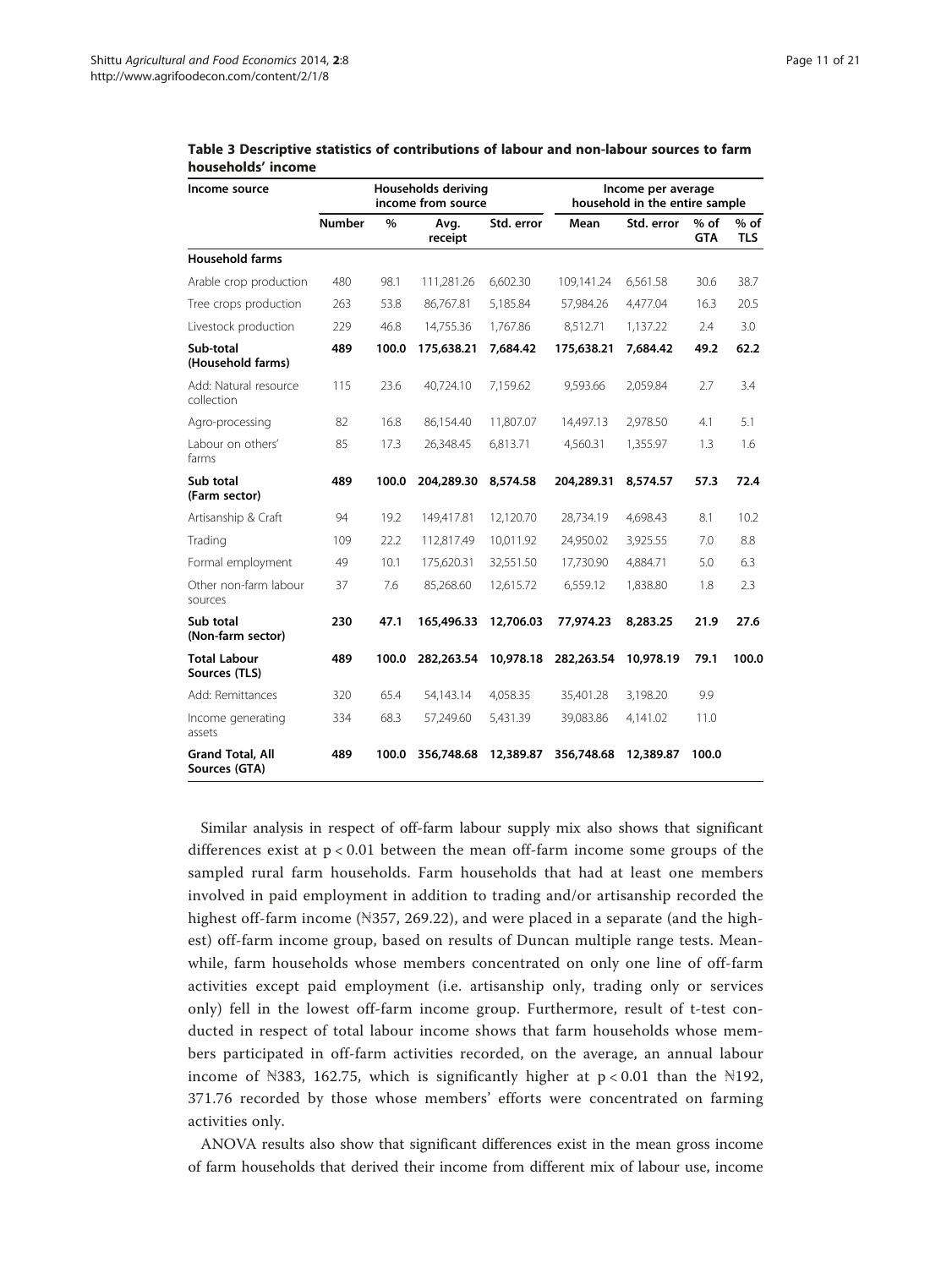| <b>Description</b>                        | N   | $\frac{0}{0}$ | Mean                      | Std. error |
|-------------------------------------------|-----|---------------|---------------------------|------------|
| Farm income by farm enterprise mix        |     |               |                           |            |
| Arable crops only                         | 82  | 16.8          | 142,215.80 <sup>a,b</sup> | 17,590.50  |
| Arable & tree crops                       | 122 | 25.0          | 230,586.35 <sup>c</sup>   | 15,658.46  |
| Arable crops & livestock                  | 75  | 15.4          | 138,596.11 <sup>a,b</sup> | 15,680.56  |
| Arable crops, tree crops & livestock      | 200 | 40.9          | 175,099.07b,c             | 11,727.26  |
| Tree crops and/or livestock               | 9   | 1.9           | $61,556.07$ <sup>a</sup>  | 22,466.14  |
| F-value = $6.587$ ; $p < 0.01$            |     |               |                           |            |
| Off-farm labour Income by activity mix    |     |               |                           |            |
| Artisanship                               | 61  | 26.5          | 153,977.53 <sup>a,b</sup> | 15,767.33  |
| Trading                                   | 70  | 30.6          | 121,573.38 <sup>a,b</sup> | 13,528.98  |
| Paid Job                                  | 26  | 11.3          | 196,092.74 <sup>b</sup>   | 52,361.29  |
| Other services                            | 28  | 12.2          | 91,293.44 <sup>a</sup>    | 16,134.62  |
| Artisanship, trading and/or other service | 21  | 9.2           | 193,644.16 <sup>b</sup>   | 30,030.38  |
| Paid job + trading/artisanship            | 23  | 10.2          | 357,269.22 <sup>c</sup>   | 57,770.53  |
| F-value = $9.228$ ; $p < 0.01$            |     |               |                           |            |
| Total labour income by labour use mix     |     |               |                           |            |
| Farming only                              | 259 | 52.9          | 192,371.76 <sup>a</sup>   | 12,097.18  |
| Farm and off-farm activities              | 230 | 47.1          | 383,162.75 <sup>b</sup>   | 16,937.51  |
| t-value = $9.166$ ; $p < 0.01$            |     |               |                           |            |
| Gross income by income source mix         |     |               |                           |            |
| Labour only                               | 52  | 10.6          | 266,766.86 <sup>a</sup>   | 30,367.86  |
| Labour & remittances                      | 104 | 21.2          | 339,215.71 <sup>a,b</sup> | 26,224.03  |
| Labour & asset                            | 120 | 24.5          | 356,064.14 <sup>b</sup>   | 27,998.20  |
| Labour, asset & remittances               | 214 | 43.7          | 387,364.01 <sup>b</sup>   | 21,238.92  |
| F-value = $2.538$ ; $p < 0.10$            |     |               |                           |            |

<span id="page-11-0"></span>Table 4 Results of F/t-tests of differences in mean income across investment and labour use patterns

NOTE: Mean incomes within each socio-economic group that carry the same superscript, a b or c are not significantly different, while those having different superscripts are significantly different at p < 0.05.

generating assets and remittances at 10% level of significance. Result of Duncan multiple range tests show that the mean income of those households that relied solely on their members labour, on the average, is significantly lower at  $p < 0.05$  than the average income of those households that, in addition to their members labour, also owned some income generating assets. Evidence in respect of farm households that received some remittances, however, showed that such receipt did not significantly raise the affected farm households' gross income above what was obtained by other comparable households without such remittances.

Overall, results on Table 4 provide some important insight into appropriate strategies for raising income level among rural farm households in the study area. First, some level of household labour use diversification both within agriculture and into off-farm activities might be necessary, not only for income risk reduction, but also for significant increases in rural farm households' income. Note that apart from the seasonal nature of agricultural production in Nigeria, the fact that most farm households operates small landholdings make off-farm diversification almost inevitable if full employment is to be guaranteed.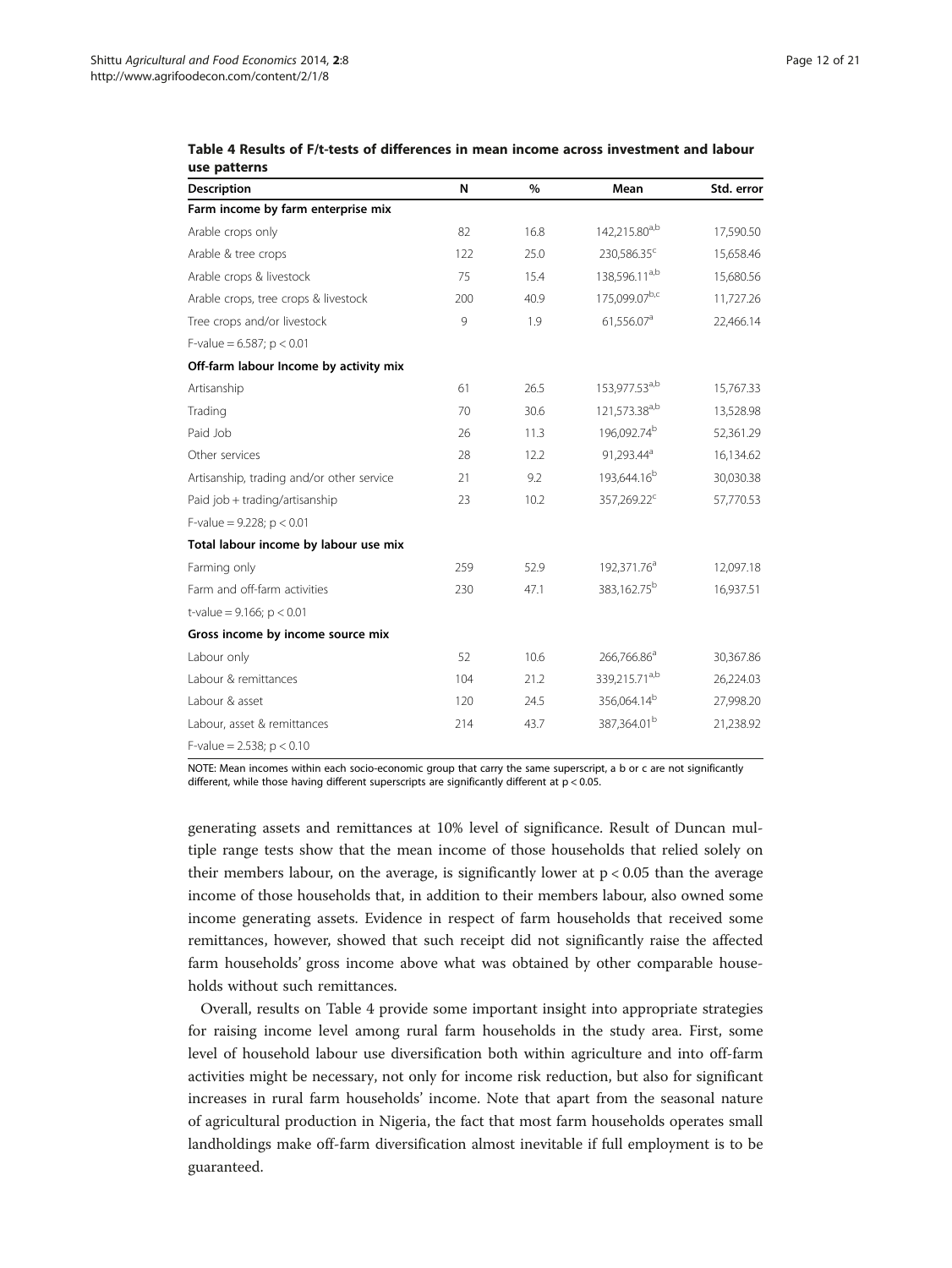Second, the fact that those households whose members were able to gain access to paid employment, recorded significantly higher income than their peers whose members could not suggests that creation of appropriate opportunities for the establishment of industries and other employment generating institutions in the rural areas may be a veritable strategy for raising rural household income. Furthermore, given that farm households that owned some income generating assets earned significantly higher income than their peers who do not, governments' may have to come up with policies and programmes that provide support for wealth creation among the rural folks as part of its overall poverty eradication strategies.

## Econometric results

The central theme of this study has been to examine the implications of off-farm labour supply by members of farm household on household production efficiency. The results, based on specification and joint estimation of a conditional revenue function and a production (economic) inefficiency model using the parametric - Stochastic Frontier approach of Battesse and Coelli [\(1995\)](#page-19-0) is presented Table [5.](#page-13-0)

Evidence from the generalised likelihood ratio test of the one-sided error term confirms that substantial inefficiency exists in the allocation of production resources, including labour, by farm households in the sample, and by extension the study area: The calculated Chi-square value was  $235.4$  as against the critical value of  $32.00$  at  $p < 0.01$ and 16 degrees of freedom. This shows that the OLS version of the conditional revenue frontiers is not an adequate representation of the study data. The joint MLE of the revenue frontier and inefficiency model is therefore, a much more appropriate framework for analysing the production systems of farm household in the study area.

The coefficient of gamma ( $\gamma = \sigma_U^2/(\sigma_V^2 + \sigma_U^2)$ , which measures the proportion of the total variance  $(\sigma^2 = \sigma_V^2 + \sigma_U^2)$  that is due to inefficiency in the production system was found to be 0.99 and is significant at  $p < 0.01$ . This shows clearly that variation in income of farm households in the study area, conditional on their resource endowment, is predominantly due to inefficiency in their allocation of production resources.

#### Income response to resource use and prices

The top part of Table [5](#page-13-0) presents coefficients of explanatory variables in the conditional revenue frontier of farm households in the study area; which are the partial income (revenue) elasticity with respect to changes the variables in the model. Virtually all the variables except LNPYAM, LNTLAND and LNCHLAB were associated with the apriori expected positive signs, meaning that increase in their values is associated with increase in farm household income. Examination of t-ratio associated with the coefficients of variables in the MLE version of the conditional revenue frontiers shows that it is only the influence of five variables - LNPOIL, LNCLAND, LNANU, LNHRLAB and LNADLAB that were significant.

Only one out of the five variables depicting vector of prices, LNPOIL (price of palm oil, proxy for price of output from tree crops), had coefficient that was significant at  $p < 0.05$ . The non-significance of coefficient of other price variables may be because the study was based on a cross-section data, typically characterised by minimal level of variation in prices across observation points. The coefficient of LNPOIL is 0.43, which shows that 1% increase in the farm gate price of products from tree crops (specifically, oil palm: which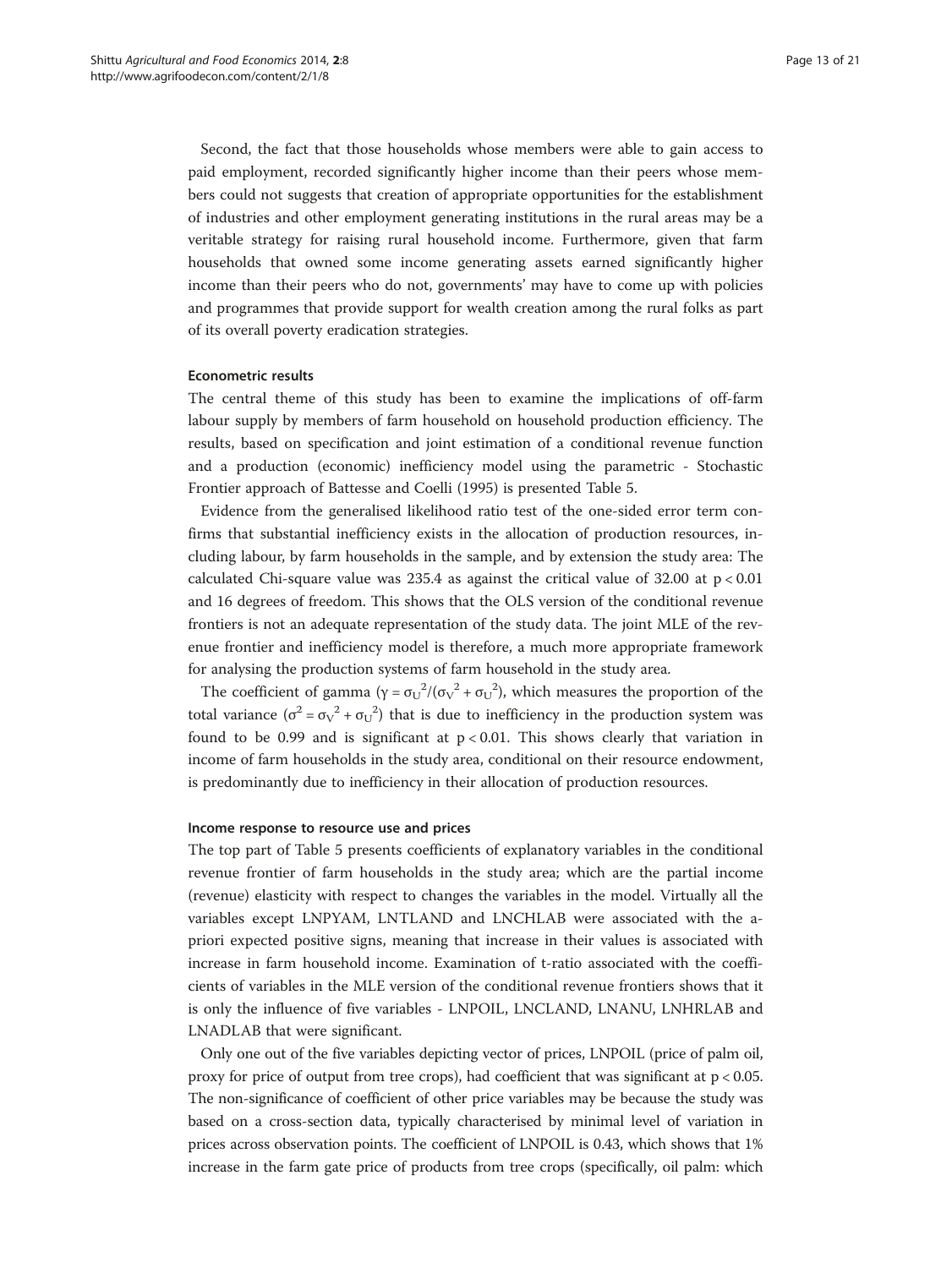|                              | <b>OLS</b> estimates   |         | <b>ML Estimates</b> |          |  |
|------------------------------|------------------------|---------|---------------------|----------|--|
|                              | Coefficient            | t-ratio | Coefficient         | t-ratio  |  |
| Conditional revenue frontier |                        |         |                     |          |  |
| Constant                     | 1.6742                 | 0.53    | $9.5649$ ***        | 7.21     |  |
| <b>LNPCAS</b>                | $0.5010***$            | 2.78    | 0.1074              | 0.86     |  |
| LNPMAIZE                     | 0.3527                 | 1.79    | 0.2384              | 1.52     |  |
| LNPYAM                       | $-0.4067$ **           | $-2.16$ | $-0.0534$           | $-0.38$  |  |
| <b>LNPEGGS</b>               | $1.4744***$            | 3.57    | 0.2035              | 0.68     |  |
| <b>LNPPOIL</b>               | 0.1742                 | 0.74    | $0.4268$ **         | 2.71     |  |
| LNCLAND                      | $0.3815***$            | 9.42    | $0.7075***$         | 15.92    |  |
| LNTLAND                      | $0.1795***$            | 7.86    | $-0.0309$           | $-0.79$  |  |
| LNANU                        | $0.0595$ **            | 1.97    | $0.0836***$         | 3.82     |  |
| <b>LNFERT</b>                | 0.0103                 | 0.37    | 0.0286              | 1.57     |  |
| <b>LNTRACT</b>               | 0.0667                 | 1.85    | 0.0370              | 1.47     |  |
| <b>LNMATCOS</b>              | 0.0145                 | 1.66    | 0.0050              | 0.77     |  |
| <b>LNHRLAB</b>               | $0.0264***$            | 2.98    | $0.0112***$         | 2.05     |  |
| LNADLAB                      | $0.2326***$            | 3.28    | $0.1128***$         | 2.89     |  |
| <b>LNCHLAB</b>               | $0.0272$ <sup>**</sup> | 2.01    | $-0.0054$           | $-0.48$  |  |
| Inefficiency equation        |                        |         |                     |          |  |
| Constant                     |                        |         | $0.2696$ ***        | 4.31     |  |
| <b>GENDER</b>                |                        |         | $-0.0719$           | $-0.98$  |  |
| <b>NATIVITY</b>              |                        |         | $-0.0351$           | $-0.85$  |  |
| <b>HIGHEDU</b>               |                        |         | $-0.0012$           | $-0.22$  |  |
| YOUTHFAC                     |                        |         | 0.0114              | 0.19     |  |
| <b>GENDERFA</b>              |                        |         | $-0.0482$           | $-0.74$  |  |
| PTREE                        |                        |         | $-1.7265***$        | $-7.43$  |  |
| PFREHOLD                     |                        |         | $0.1471***$         | 2.78     |  |
| SIMPSON                      |                        |         | $0.2182***$         | 3.08     |  |
| <b>DISTANCE</b>              |                        |         | 0.0028              | 0.25     |  |
| <b>ASSETINC</b>              |                        |         | $-3.3e-7$           | $-1.66$  |  |
| REMITTA                      |                        |         | 0.4257              | 0.95     |  |
| LOANGOT                      |                        |         | $-6.8e-7$           | $-1.27$  |  |
| POFFFARM                     |                        |         | $-0.1595***$        | $-15.24$ |  |
| Sigma squared                | 0.2169                 |         | $0.0661***$         | 9.43     |  |
| Gamma                        |                        |         | $0.99***$           | 17702    |  |
| Log likelihood function      | $-129.73$              |         | $-12.03$            |          |  |
| LR test of one sided error   |                        |         | 235.4               |          |  |

# <span id="page-13-0"></span>Table 5 Estimates of the Stochastic Revenue Frontier and inefficiency model

NOTE: \*\*\*, \*\* and \* imply the associated coefficients are significant at 1%, 5% and 10% levels respectively.

was the most widely cultivated tree crops by farm households in the study area) is associated with about 0.43% increase in income of farm households.

Two out of the three coefficients associated with variables on farm size, LNCLAND and LNANU representing size of land devoted to arable crops production and stock of livestock raised by the farm households respectively, were positive and significant at p < 0.01. This shows that increase in size of arable crops and livestock farms raised by the farm households are associated with significant increases in their income. One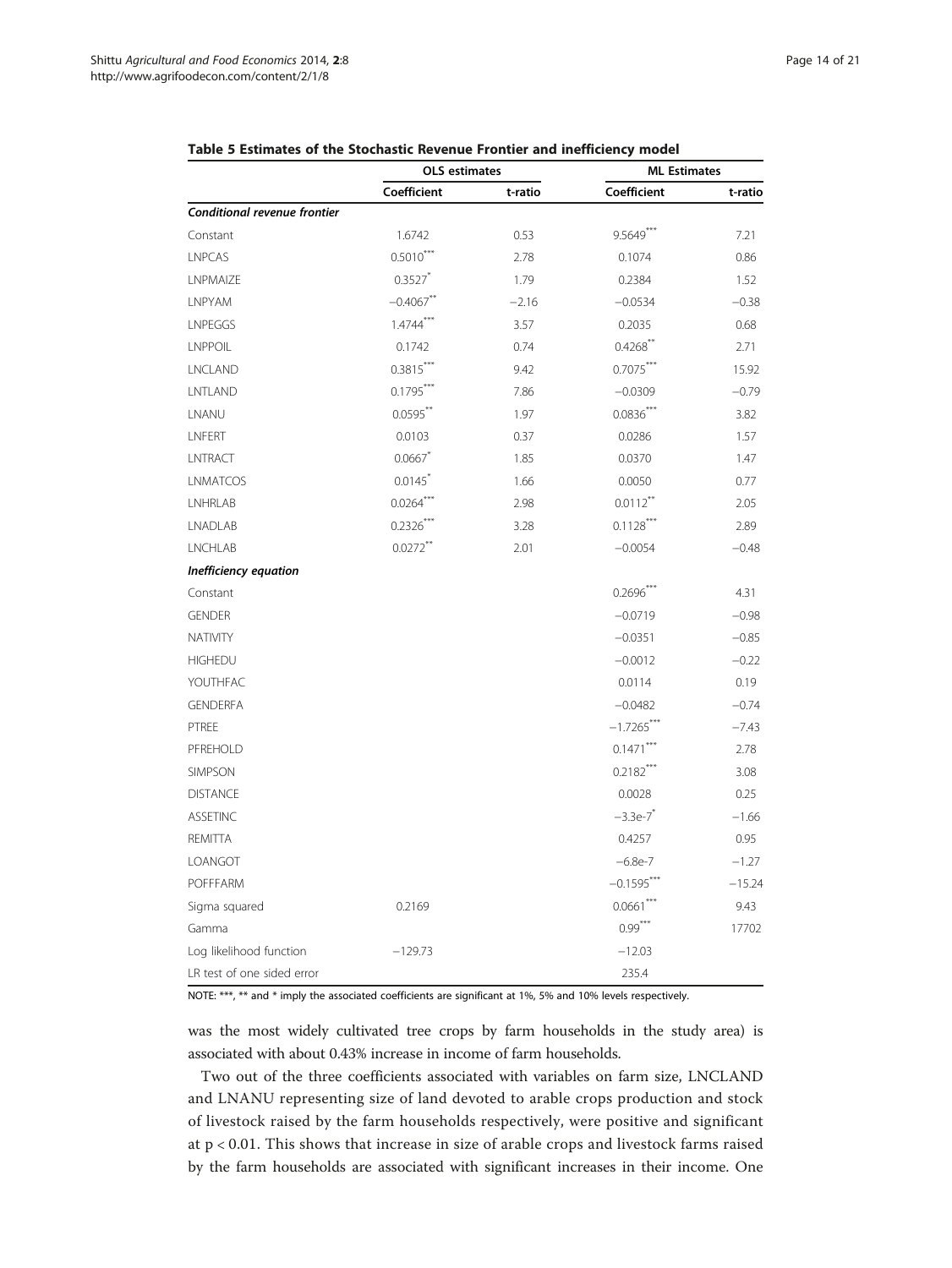per cent increase in farmland devoted to arable crops production is associated with about 0.71% increase in farm household income. Similar increase in stock of livestock was found to be associated with about 0.08% increase in farm household income. The fact that coefficient of LNTLAND (size of farmland devoted to tree crops production) is negative and not significant suggests that further increase in size of tree crop farm being cultivated by an average farm household in the sample, ceteris paribus, may not results in improvement in her income.

Focusing on the use of modern inputs / capital items like fertilizer (LNFERT), tractors services (LNTRACT) and intermediate inputs like seed, feed, etc. (LNMATCOS), results on Table [5](#page-13-0) shows that none of the associated coefficients was significant even at p < 0.10. This outcome is not unlikely to be because the use of these inputs by farm households in the study area was very limited, and probably not in line with recommendations. It is also worthy of note that majority of the rural farm households in the sample that raised livestock kept their animals on a free range system, with little or no feed provided. The results with respect to labour use shows that farm household income is significantly affected by hired labour use (HRLAB) and numbers of economically active adults in the household (LNADLAB). One per cent increase in hired labour use is associated with about 0.01% increase in income while similar increase in the number of economically active adults in the household is associated with about 0.11% increase in farm household income.

Table 6 presents selected indicators of production (income) response to changes in various factors. It shows that partial elasticity of output response was highest with respect to increase in arable crop land cultivated, followed the number of economically active adults in the households. The overall elasticity of output response (return to scale) was found to be 0.949; meaning that 1% increase in use of all factors will lead to about 0.95% increase in farm household income.

Comparing the value of marginal products of the various factors, evaluated at the geometric mean of the variables in the revenue frontier with the estimated unit cost of each input, evidence on Table 6 suggests excessive use of both household and hired labour in the production system. Note, for example, that at the margin,  $\mathbb{N}1.00$  spent in employing hired labour yielded a marginal income of just about  $\text{N}0.63$ , while an

| <b>Production factor</b>    | Partial<br>elasticity | Geometric<br>mean | Value of marginal<br>product | <b>Estimated unit</b><br>factor cost (N) |
|-----------------------------|-----------------------|-------------------|------------------------------|------------------------------------------|
| Arable crop land (Ha)       | 0.7075                | 0.8263            | 191.383.23                   | n/a                                      |
| Tree crop land (Ha)         | $-0.0309$             | 0.2333            | $-29.604.58$                 | n/a                                      |
| Size of livestock (ANU)     | 0.0836                | 0.2276            | 82.101.14                    | 30,000                                   |
| Fertilizer (50 kg-bag)      | 0.0286                | 0.2298            | 27.818.34                    | 2,400                                    |
| Tractor services (workdays) | 0.0370                | 0.1849            | 44.728.05                    | 15,000                                   |
| Intermediate materials (N)  | 0.0050                | 1.056.18          | 1.06                         | 1.00                                     |
| Hired Labour cost           | 0.0112                | 3,995.07          | 0.63                         | 1.00                                     |
| Number of adult workers     | 0.1128                | 1.8547            | 13.594.10                    | n/a                                      |
| Number of supporting child  | $-0.0054$             | 0.2936            | $-4.111.05$                  | n/a                                      |
| Returns to scale            | 0.9494                |                   |                              |                                          |

Table 6 Selected indicators of production response to factor use

NOTE: Values of marginal products were evaluated at the geometric mean level of each factor and output (household labour income). The geometric mean output was found to be N223, 519.38.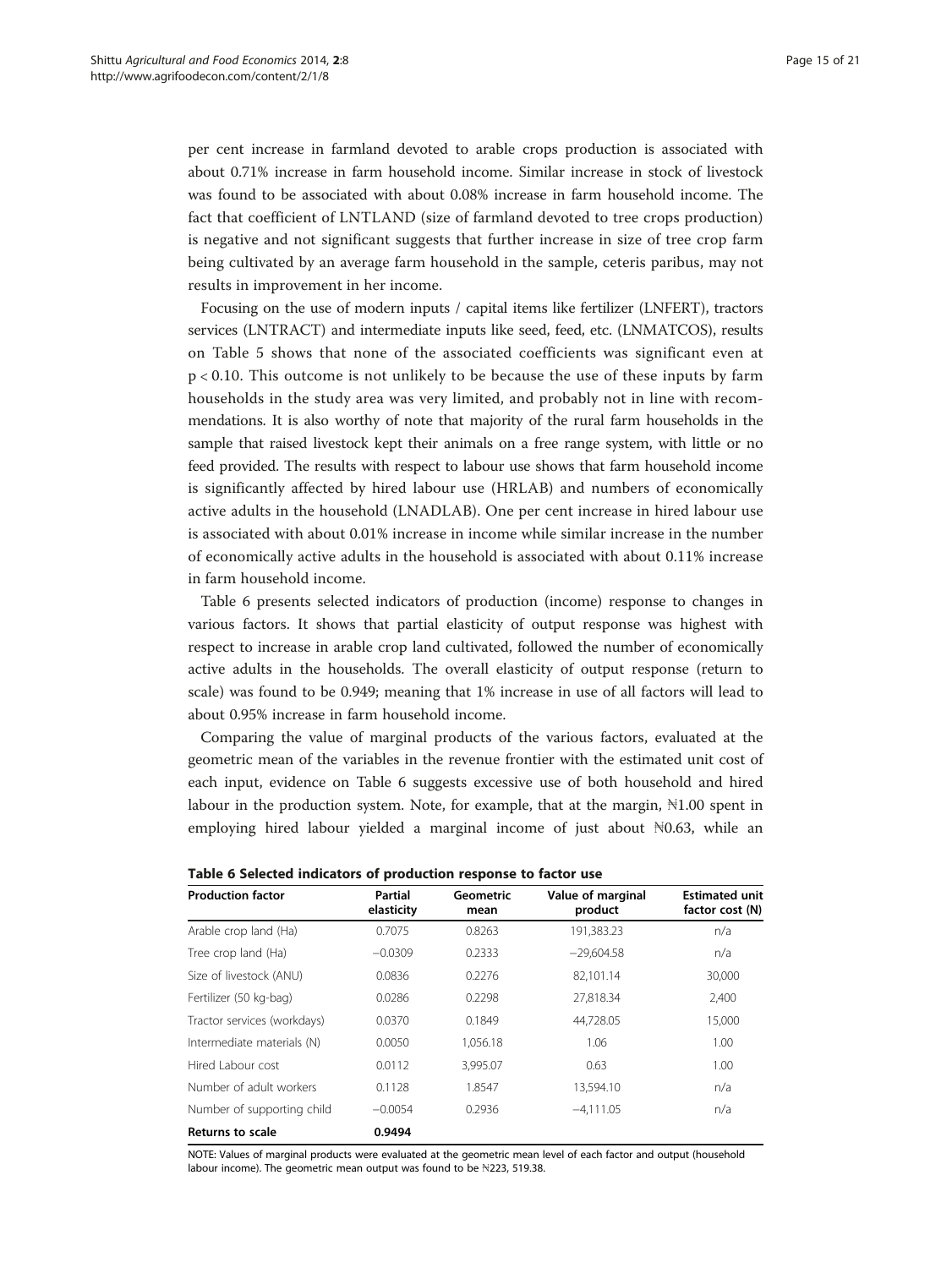increase in the number of economically active adult in the farm household by one person will only cause income to be raised, at the margin, by N13, 954 per year showing that labour use in their production system is excessive. Contrarily, marginal returns to the use of modern inputs like fertilizer, tractor services and intermediate materials were all greater than the respective unit factor costs, showing that capital items were underutilised.

The main implication of these results is that farm household would fare better if they employ more capital items and reduce the level of their labour use in their production system. It also points to the possibility that massive rural out-migration by youths in the study area might be a response to poor marginal returns to labour use in both farm and off-farm activities in the study area.

# Production efficiency estimates

Table 7 presents the distribution of the efficiency indices  $a$  computed for each farm household in the sample. It shows that most (70.5%) of the farm households had production efficiency index that was below 0.2 with a mean of 0.18. It thus imply that an average farm household in the sample can have her income raised by more than five times the present level if the limiting factors are mitigated.

Comparing the production efficiency indices across farm household categories based on whether their members participated or did not participate in the rural non-farm sector, results on Table 7 shows that an average household whose members participated in off-farm activities was significantly ( $p < 0.01$ ) more efficient (PE = 0.2114) than her counterpart whose members focused their attention only on activities in the farm sector ( $PE = 0.1374$ ). It thus imply that access to off-farm employment opportunities can, ceteris paribus, help raise production efficiency of rural farm households in the study area. The efficiency gain can enable such farm households to regain as much as 7.4% of the frontier (potential) income or 53.9% of what would have been obtained if their members did not participate in off-farm activities.

| Level of farm           | Households that derived their labour based income from: | All farm households |        |                           |               |        |
|-------------------------|---------------------------------------------------------|---------------------|--------|---------------------------|---------------|--------|
| household<br>production |                                                         | Farm sector only    |        | Farm and non-farm sectors | in the sample |        |
| efficiency              | No                                                      | $\%$                | No     | $\%$                      | No            | $\%$   |
| Below 0.10              | 121                                                     | 46.7                | 47     | 20.5                      | 168           | 34.3   |
| $0.10 - 0.20$           | 90                                                      | 34.8                | 87     | 37.8                      | 177           | 36.2   |
| $0.20 - 0.30$           | 28                                                      | 10.8                | 49     | 21.3                      | 77            | 15.7   |
| $0.30 - 0.40$           | 10                                                      | 3.9                 | 20     | 8.7                       | 30            | 6.2    |
| $0.40 - 0.50$           | 5                                                       | 2.0                 | 18     | 7.9                       | 23            | 4.8    |
| 0.50 & higher           | 5                                                       | 1.9                 | 9      | 3.9                       | 14            | 2.9    |
| Total                   | 259                                                     | 100.0               | 230    | 100                       | 489           | 100    |
| Mean                    |                                                         | 0.1374              |        | 0.2114                    |               | 0.1782 |
| Std. error of mean      |                                                         | 0.0073              | 0.0095 |                           |               | 0.0061 |

Table 7 Distribution of sampled farm households by level of production efficiency and source of livelihood

NOTE: The calculated t-value in a test of difference between the mean production efficiency of the two categories of farm households was 6.18 as against a critical t-value of 2.58 at p < 0.01 and 487 degree of freedom.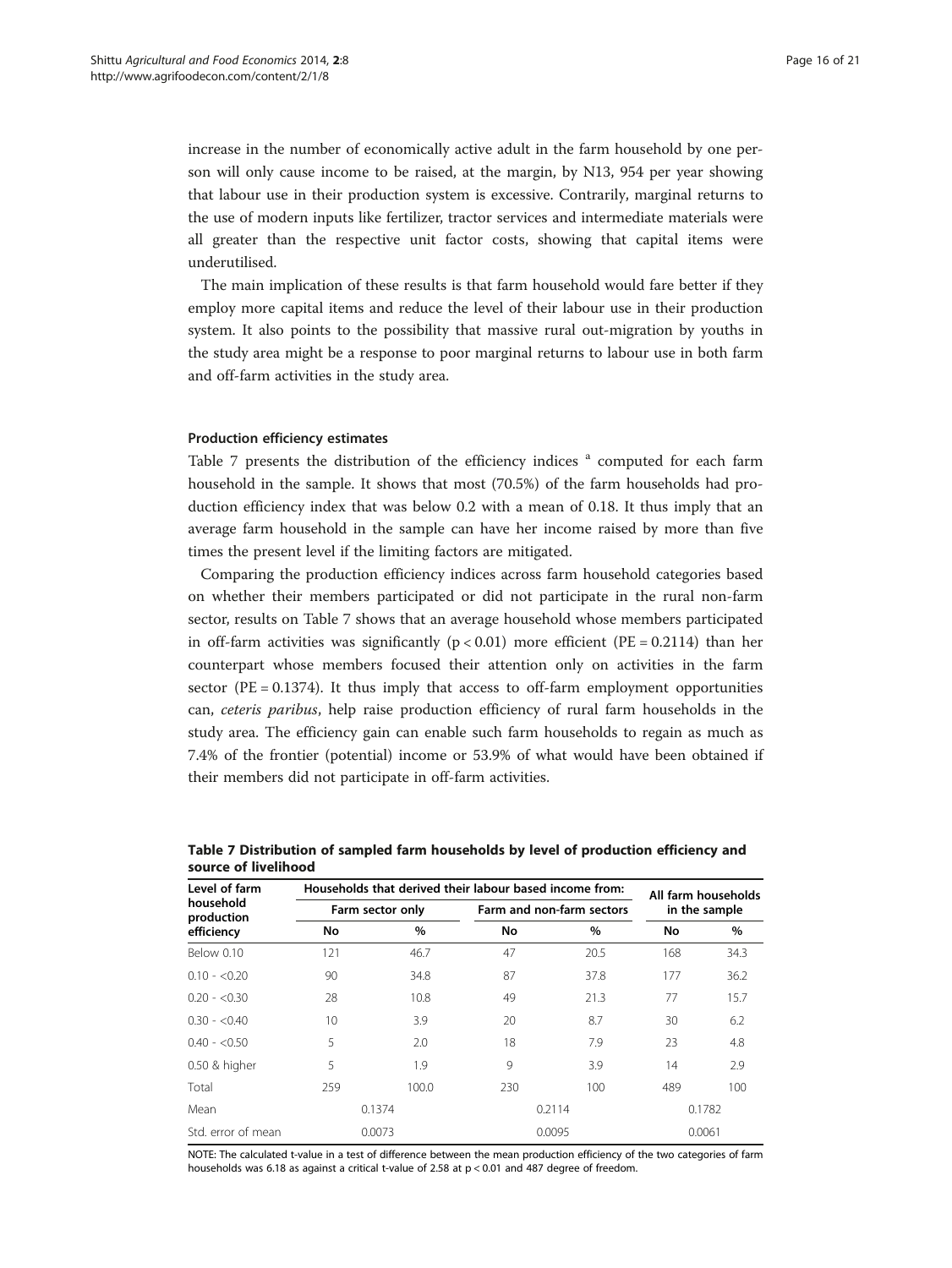#### Determinants of inefficiency in the production system

The lower section of Table [5](#page-13-0) presents coefficients of variables in the inefficiency equation and their associated t-ratios. It shows that coefficients associated with five out of the 14 variables - PTREE, PFREHOLD, SIMPSON, ASSETINC and POFFFAM were significant. Coefficient of PTREE is negative and significant at  $p < 0.01$  level, which means that the higher the proportion of the cultivated farmland devoted to tree crops production the lower is the inefficiency in the production system adopted by farm households. This result may appear to be a sharp contrast to earlier evidence that coefficient of LNTLAND (area of land devoted to tree crops production) was negative and insignificant in the revenue frontier. However, the import of these results is that while raising areas of land devoted to tree crops production when all other things are held constant would bring no improvement to household income, converting some areas of land from arable to tree crops production would lead to significant improvement in household income. This evidence would suggest that the tendency to convert tree crop estates to arable crop farms in search of short-term funds, would amount to greater inefficiency in farm households' resource use. It is instructive to note that, until very recent times, the proportion of arable land devoted to permanent crops production in Nigeria had been on a steady decline, dropping from about 9.1% in 1980 steadily to about 8.36% in 1995 (FAO, [2014](#page-19-0)). However, the trend is being reversed in recent times, with total area devoted to permanent crops growing from about 3 million hectares in 1995 to 3.2 million hectares in 2011 (FAO, [2014\)](#page-19-0) in response to policy reforms.

Focusing on other variables in the inefficiency model, results on Table [5](#page-13-0) show that coefficient of PFREEHOLD as well as SIMPSON (Simpson index, measuring the extent of farm fragmentation) were positive and significant at  $p < 0.01$ . This shows that cultivation of fragmented landholdings by rural farm households and increase in rights on land are associated with significant increases in inefficiency in the production system. The results in respect of farm fragmentation is not unexpected: evidence in literature (e.g. Blarel et al., [1992\)](#page-19-0) have shown, among others, that cultivation of fragmented landholdings raises operation costs, leads to loss of time spent commuting between parcels, makes mechanisation (and therefore, deriving the associated economies of size) difficult.

The fact that farm households with higher level of rights / control on their farmland were associated with significantly higher level of inefficiency, however, goes against apriori expectations. A-priori, it is expected that farm households that enjoys greater security on their farmland are more likely to invest on land development, which could make such households to operate at higher levels of production efficiency (Chavas et al., [2005](#page-19-0)). This outcome may however, not be unconnected with the fact that most freely held land by farm households in the study area was acquired by inheritance. Meanwhile, land tenure system dominated by land ownership through inheritance has been a major cause of farm fragmentation in Africa (Blarel et al., [1992](#page-19-0)).

Coefficients of ASSETINC and POFFFARM were significant and associated with negative signs indicating that an increase in each of these variables is associated with lower production inefficiency. In other words, raising the level of income that rural farm household derive from non-labour sources, particularly income yielding assets and off-farm activities, raises production efficiency of rural farm households. This outcome supports suggestions in literature (e.g. Chavas et al., [2005;](#page-19-0) Hazell and Hojjati,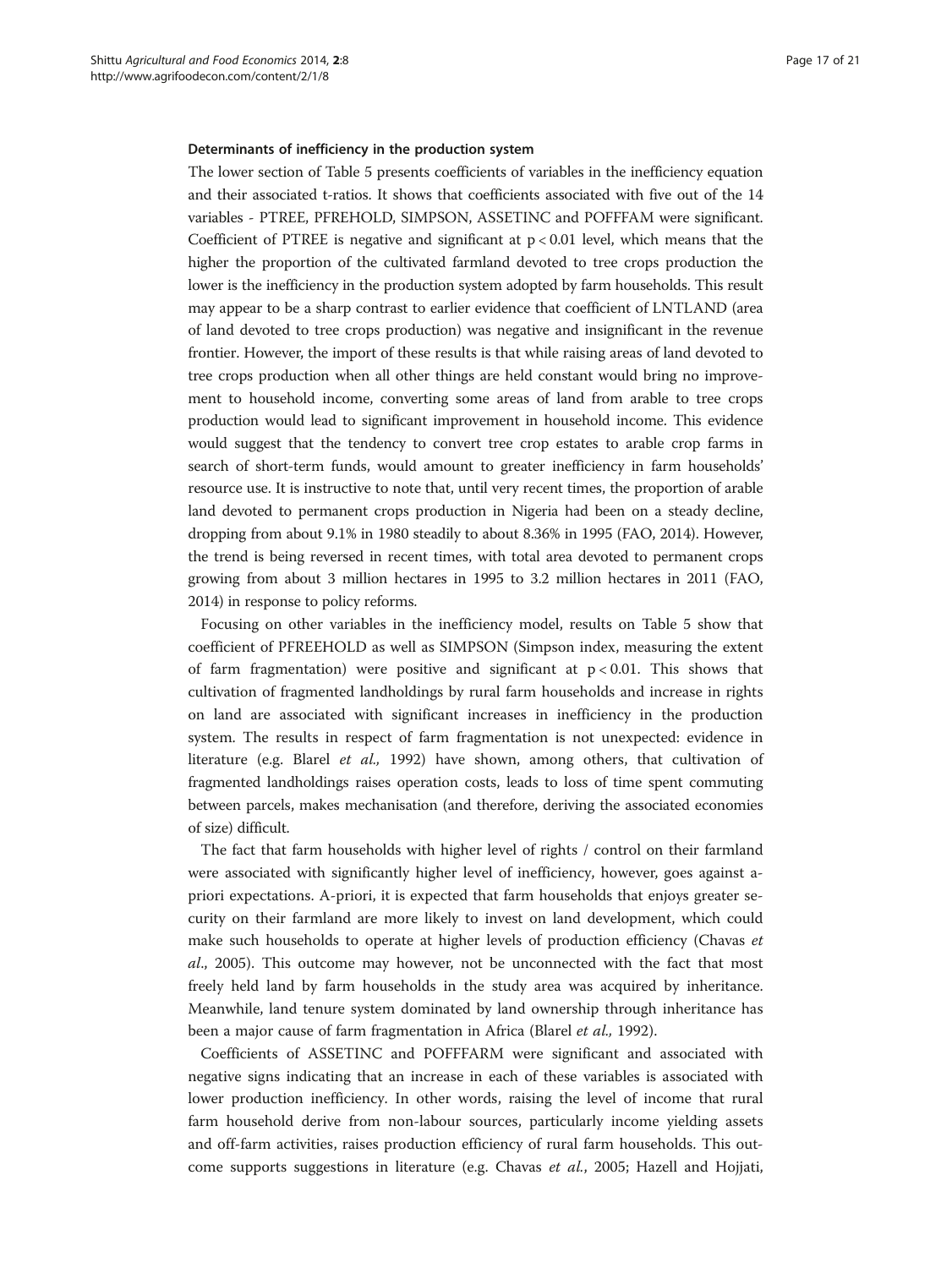[1995](#page-19-0)) that in the presence of poorly functioning capital markets, cash from off-farm earnings (including asset income and off-farm employment income) can help stimulate farm investments and improve agricultural productivity.

Meanwhile, coefficient of REMITTA (remittances received from members of rural farm families that have migrated to the urban centre) was not significant even at  $p < 0.10$ . This shows that while increase in off-farm earnings and asset income enhances production efficiency of rural farm households in the study area, increase in the quantum of remittances they receive from their members that have migrated away to the urban centre exercise insignificant influence on their production efficiency. It is also instructive to note that coefficient of LOANGOT (amount of credit secured by the rural farm households, which was predominantly from informal sources) is also not significant; although it is associated with the desirable negative sign that suggests that access to credits tends to lower production inefficiency.

Overall, analysis of production system of rural farm households in the study area shows that substantial inefficiency exists in their allocation of production resources. Labour, including household and hired labour, is over-utilised, while modern inputs like fertilizer, tractor services, etc. are underutilised. The level of the rural farm households' production efficiency is enhanced by adoption of a diversified portfolio of income sources vis-à-vis diversification of labour use to include farm and off-farm activities, raising proportion of tree crops on their farms and investment in income yielding assets. It is instructive to note that relative influence of within farm sector diversification (e.g. raising the shares of tree crops and livestock in the farm holdings) is much stronger than the influence of diversification into off-farm labour supply. A plausible explanation for this is the fact that rates of returns to household labour use in most of the available rural non-farm activities is much lower than what obtains from labour supply/investment in tree cropping (mostly cash crops) and livestock production (Shittu, [2011](#page-20-0)). Hence, observed diversification into rural non-farm economic activities in the area are largely out of necessity (distress-push) rather than as a response to remunerative wage employment and high return off-farm business opportunities (demand-pull).

Another important evidence is that production efficiency at the farm level is enhance if the farm households operates a much more consolidated landholdings, just as raising the proportion of leased land (as against freehold land) brings about greater production efficiency. Meanwhile, household composition and personal factors like education level, gender and nativity of household heads as well as gender/youth factors in the households exercise little or no influence on production efficiency of rural farm households in the study area.

#### Conclusions

This central theme of this study has been to examine the influence of off-farm labour supply among members of rural farm households on farm household production efficiency in Southwest Nigeria. The study was based on primary data collected from a cross-section of 489 rural farm households, drawn by multi-stage random sampling from Ogun and Oyo States, in the Southwest rain-forest zone of Nigeria. The data was analysed by descriptive and econometric techniques, including specification and estimation of a conditional revenue frontier and a production inefficiency equation.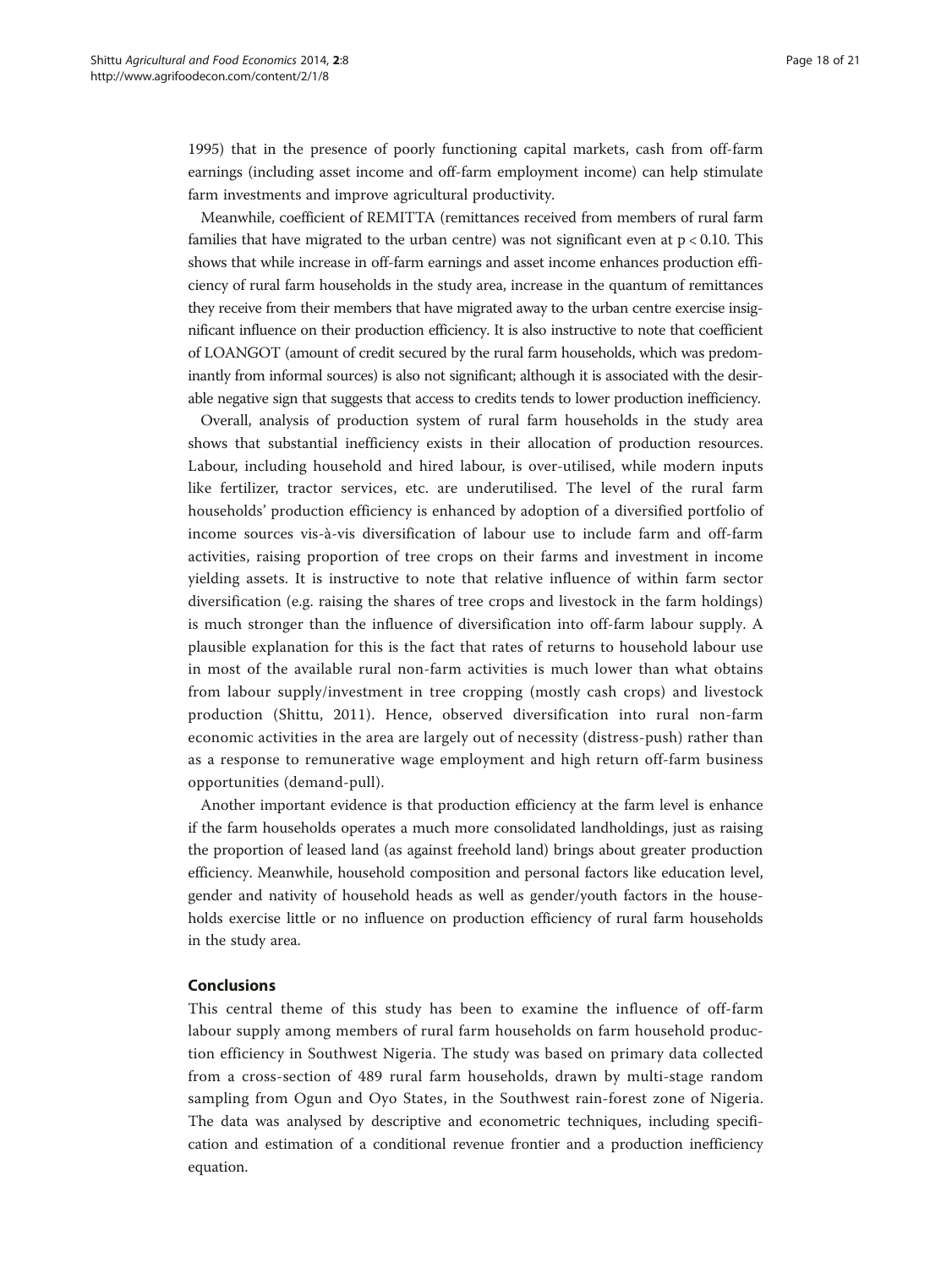The results showed that 47.1% of the rural farm households had some of their members involved in off-farm activities with a typical member devoting 34.3% of his/her work efforts to off farm activities, while off farm activities contributed 27.6% of a typical farm household's labour income (N282, 263.54 in 2005/2006). Increase in off-farm labour supply was found to be associated with significant  $(p < 0.01)$  reduction in production in-efficiency among the rural farm households. The study also found that farm household production efficiency is significantly enhanced by increasing the share of tree crops and livestock in farm household farming activities, having access to land by leasing and operating a much more consolidated landholdings. However, remittances from rural out-migrants do not significantly affect rural farm household production efficiency.

Two main conclusions may be drawn from evidences in the study. First, availability of urban-type employment opportunities and increased participation of farm household members in the rural non-farm sector contribute significantly to farm household income and significantly enhance production efficiency. The patterns and returns to these off-farm activities, however, suggest they are economically motivated response to inadequate access to production resources and poverty within the rural farm sector. This is because returns to labour allocated to off-farm activities in the rural sector was found to be lower, on the average, than what obtains in agriculture. This shows that more attention still need to be focused at understanding and developing the rural non-farm sector in Nigeria to make activities in the sector much more rewarding and attractive to the unemployed/underemployed youths and landless households.

Second, substantial inefficiency exists in the allocation of production resources by farm households in the study area. Labour, including household and hired labour, is over utilised, while modern inputs like fertilizer, tractor services, etc. are underutilised. The level of the rural farm households' production efficiency is enhanced by adoption of a diversified portfolio of income sources vis-à-vis diversification of labour use to include farm and off-farm activities, raising proportion of tree crops and livestock on their farms, investment in income yielding assets, and by operating a much more consolidated landholding.

#### Endnotes

<sup>a</sup> Efficiency estimates associated with the revenue frontier are estimates of overall economic efficiency. Meanwhile, the Battesse and Coelli ([1995](#page-19-0)) version of the frontier model is such that allocative efficiency is imposed in an attempt to obtain an efficient and consistent estimates of the parameters of the model (See: Coelli, [1996](#page-19-0): pg 6). The implication of this is that efficiency estimates obtained may also be interpreted in the realm of technical efficiency.

#### Abbreviations

ADLAB: Number of economically active adults; ANOVA: Analysis of Variance; ANU: Animal unit; ASSETINC: Asset income; CHLAB: Number of children (<18 years) supporting income generating activities; DFID: Department for International Development of the United Kingdom; FAO: Food and Agriculture Organisation of the United Nations; FOS: Federal Office of Statistics (FOS); FERT: Quantify of fertilizer; FSIZECRP: Size of arable crop farm; FSIZETRE: Size of tree crop farm; GENDERFA: Proportion of females in the household; HIGHEDU: Years of schooling by the most educated worker in the household; HRLAB: Hired labour cost; LOANGOT: Amount of credits accessed; MATCOS: Cost of other intermediate materials; MLE: Maximum Likelihood Estimator; NBS: National Bureau of Statistics (NBS); PE: Production (Technical) Efficiency; PEGGS: Price of eggs; PFREHOLD: Proportion of farmland on freehold; PGARRI: Price of garri; PMAIZE: Price of maize grain; POFFFARM: Proportion of household income derived from off-farm activities; POIL: Price of palm oil; PTREE: Proportion of farmland devoted to tree crops; PYAM: Price of yam; REMITTA: Remittances: income received from rural out-migrants; SIMPSON: Simpson index measure of farm fragmentation; TRACTDAY: Tractor services used; USAID: United State Agricultural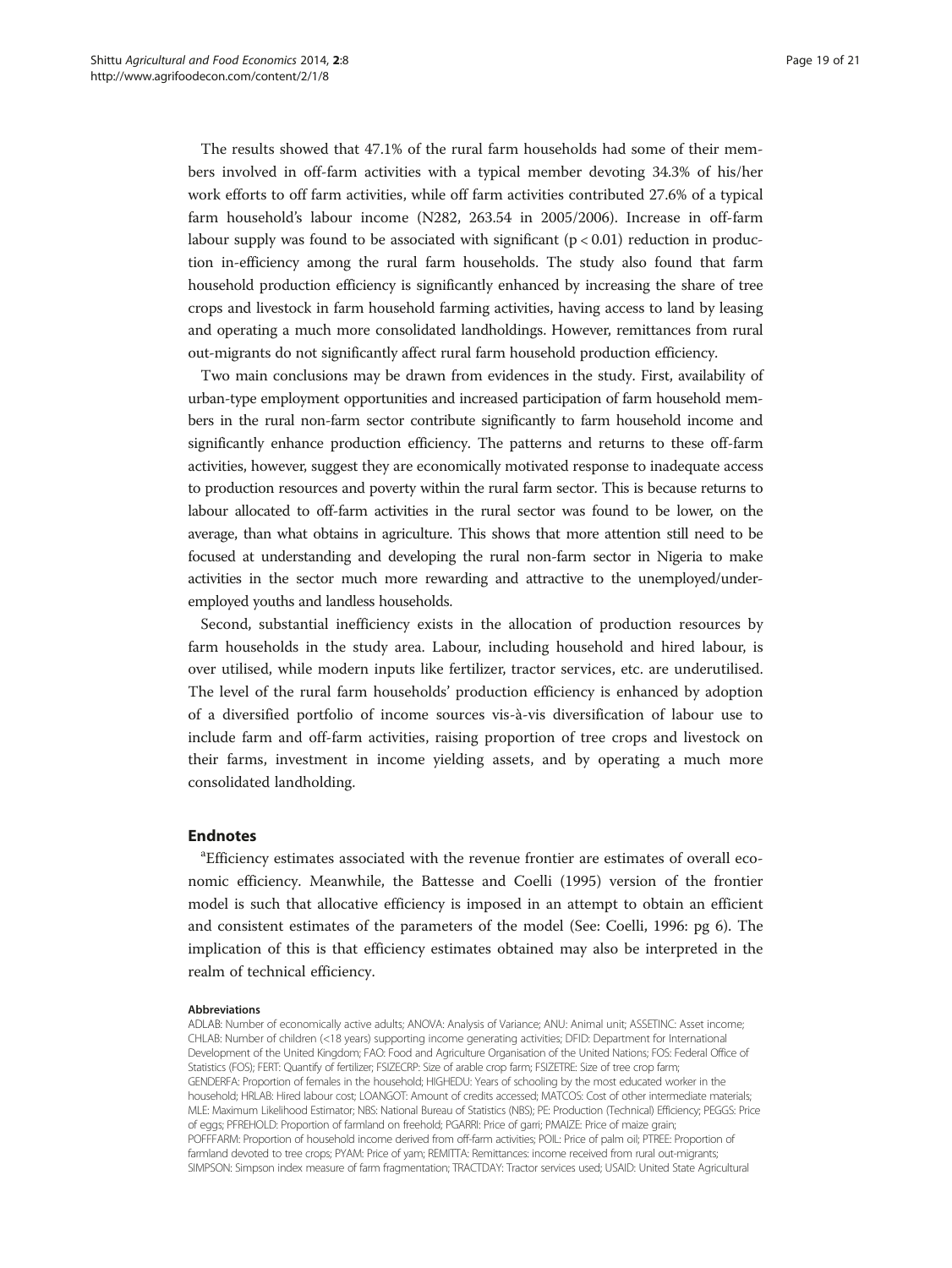<span id="page-19-0"></span>and Industrial Development; UNDP: United Nations Development Programme (UNDP); YOUTHFAC: Proportion of youths (15 - 30 years) in the household.

#### Authors' contributions

The research from which this paper was written was conceived, designed and implemented by AM in pursuit of PhD (Agricultural Economics) at the Department of Agricultural Economics and Farm Management, Federal University of Agriculture, Abeokuta, Nigeria. He solely undertook the drafting and revision of the paper, and submitted it for publication. He read and approved the final manuscript.

#### Author's Information

Adebayo Musediku Shittu is an Associate Professor of Agricultural & Resource Economics in the Department of Agricultural Economics and Farm Management, Federal University of Agriculture, Abeokuta (FUNAAB), Nigeria. Degrees earned include B.Agric in Agricultural Economics and Farm Management from Ogun State University (Now Olabisi Onabanjo University), Ago-Iwoye (1992), MSc Agricultural Economics from the University of Ibadan, Nigeria (1995), and PhD Agricultural Economics from FUNAAB (2008). Research interests include applied microeconomic analysis, economics of natural resources, environment and development. He has to his credit over 30 articles published in local and international journals. He is a member of International Association of Agricultural Economists, Agricultural and Applied Economics Association, Association of Environmental and Resource Economists, Northeastern Agricultural and Resource Economics Association, and Farm Management Association of Nigeria. He has mentored over 100 undergraduate & postgraduate students, and currently functions as a Part-time Consultant to Lagos State Fadama III Project Coordinating Office.

#### Acknowledgements

The author wish to acknowledge the very useful comments and suggestions of members of AM's PhD thesis Supervisory Committee – Professors DAO Phillip, S Momoh and SO Apantaku, to the design and implementation of the study that served as basis for writing up this paper. The author was also an employee of Olabisi Onabanjo University, Ago-Iwoye while conducting the PhD research. The research was however, solely funded by the author. The author also wishes to acknowledge the very useful comments and suggestions of the anonymous reviewers as well as editorial comments of the Handling Editor. These contributed immensely to the quality of the final output of the paper.

#### Received: 17 October 2013 Accepted: 20 April 2014 Published online: 12 July 2014

#### References

- Anderson D, Leiserson MW (1984) Rural Nonfarm Employment in Developing Countries. Econ Dev Cult Change 28:227– 248
- Babatunde RO, Qaim M (2010) Impact of off-farm income on food security and nutrition in Nigeria. Food Policy 35 (4):303–311. doi:[10.1016/j.foodpol.2010.01.006](http://dx.doi.org/10.1016/j.foodpol.2010.01.006)
- Babatunde RO, Olorunsanya EO, Adejola AD (2008) Assessment of Rural Household Poverty: Evidence from Southwestern Nigeria. American-Eurasian J Agric & Environ Sci 3(6):900–905
- Battese GE, Coelli TJ (1995) A Model for Technical Inefficiency Effects in a Stochastic Frontier Function for Panel Data. Empir Econ 20:325–332
- Blarel B, Hazell P, Place F, Quiggin J (1992) The Economics of Farm Fragmentation: Evidence from Ghana and Rwanda. The World Bank Econ Rev 6(2):233–254
- Chang H, Mishra A (2008) Impact of off-farm labor supply on food expenditures of the farm household. Food Pol 33 (6):657–664. doi:[10.1016/j.foodpol.2008.02.002](http://dx.doi.org/10.1016/j.foodpol.2008.02.002)
- Chang H, Wen F (2011) Off-farm work, technical efficiency, and rice production risk in Taiwan. Agric Econ 42(2):269–278. doi:[10.1111/j.15740862.2010.00513.x](http://dx.doi.org/10.1111/j.15740862.2010.00513.x)
- Chavas J, Petrie R, Roth M (2005) Farm Household Production Efficiency: Evidence from the Gambia. Am J Agric Econ 87(1):160–179
- Coelli TJ (1996) A Guide to Frontier 4.1: A Computer Program for Stochastic Frontier Production and Cost Function Estimation. In: CEPA Working Paper 96/07. Centre for Efficiency and Productivity Analysis (CEPA), University of New England, Australia
- Department for International Development of the United Kingdom (DFID) (2004) Rural Urban Development Case Study – Nigeria. Oxford Policy Management, Oxford, United Kingdom
- Escobal J (2001) The determinants of non-farm income diversification in rural Peru. World Dev 29(3):497–508 Federal Office of Statistics (FOS) (1999) Poverty and Welfare in Nigeria. FOS, Nigeria
- Food and Agriculture Organisation (FAO) (1998) The State of Food and Agriculture. FAO Series No 31, FAO, Rome, Italy Food and Agriculture Organisation (FAO) (2014) FAOSTAT data. FAOSTAT data. FAO, Rome, Italy. [http://faostat3.fao.org/](http://faostat3.fao.org/faostat-gateway/go/to/download/R/RL/E) [faostat-gateway/go/to/download/R/RL/E](http://faostat3.fao.org/faostat-gateway/go/to/download/R/RL/E). Accessed 25 Mar 2014
- Goldsmith PD, Gunjal K, Ndarishikanye B (2004) Rural–urban Migration and Agricultural Productivity: the case of Senegal. Agric Econ 31:33–45
- Haggblade S, Hazell P, Reardon T (2010) The Rural Non-farm Economy: Prospects for Growth and Poverty Reduction. World Dev 38(10):1429–1441
- Hazell P, Hojjati B (1995) Farm/Non-farm Growth Linkages in Zambia. Journal of African Economies 4(3):406–435 Holden S, Shiferaw B, Pender J (2004) Non-farm income, household welfare, and sustainable land management in a less-favoured area in the Ethiopian highlands. Food Pol 29(4):369–392. doi:[10.1016/j.foodpol.2004.07.007](http://dx.doi.org/10.1016/j.foodpol.2004.07.007)
- Huang J, Wu Y, Rozelle S (2009) Moving off the farm and intensifying agricultural production in Shandong: a case study of rural labor market linkages in China. Agric Econ 40:203–218